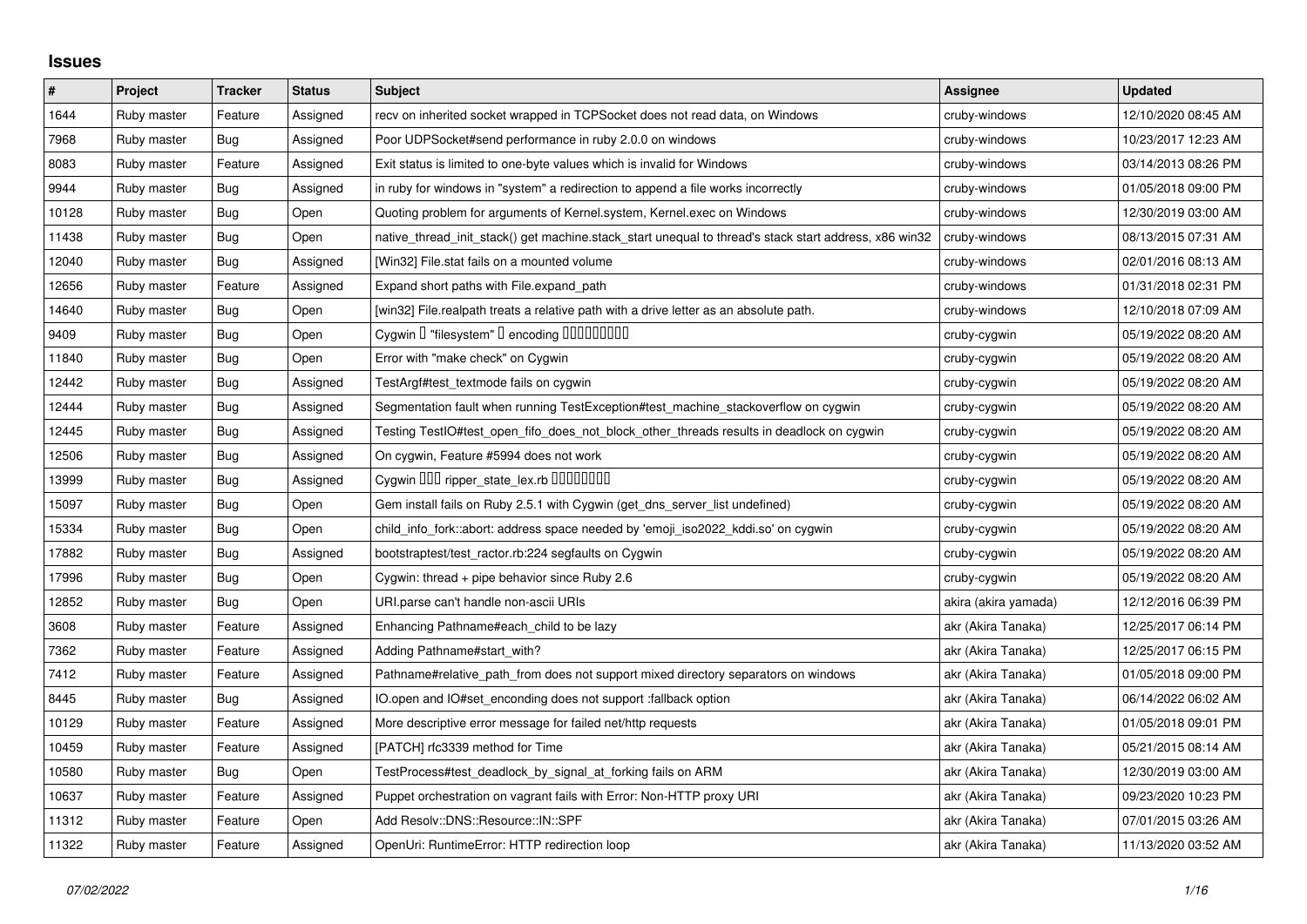| $\pmb{\#}$ | Project     | <b>Tracker</b> | <b>Status</b> | Subject                                                                                                     | Assignee                            | <b>Updated</b>      |
|------------|-------------|----------------|---------------|-------------------------------------------------------------------------------------------------------------|-------------------------------------|---------------------|
| 12497      | Ruby master | Feature        | Assigned      | GMP version of divmod may be slower                                                                         | akr (Akira Tanaka)                  | 08/10/2016 03:11 AM |
| 13047      | Ruby master | Feature        | Assigned      | Use String literal instead of `String#+` for multiline pretty-printing of multiline strings                 | akr (Akira Tanaka)                  | 02/22/2017 07:09 AM |
| 13385      | Ruby master | Feature        | Open          | [PATCH] Make Resolv::DNS::Name validation similar to host and dig commands                                  | akr (Akira Tanaka)                  | 06/16/2017 08:04 AM |
| 13513      | Ruby master | Bug            | Assigned      | Resolv::DNS::Message.decode hangs after detecting truncation in UDP messages                                | akr (Akira Tanaka)                  | 03/08/2021 11:35 PM |
| 14066      | Ruby master | Feature        | Assigned      | Add CAA DNS RR on Resolv                                                                                    | akr (Akira Tanaka)                  | 11/10/2017 06:50 AM |
| 14922      | Ruby master | Feature        | Assigned      | Resolv getaddresses ignores AAAA records for IPv6                                                           | akr (Akira Tanaka)                  | 11/13/2020 04:01 AM |
| 16937      | Ruby master | Feature        | Assigned      | Add DNS over HTTP to Resolv                                                                                 | akr (Akira Tanaka)                  | 12/10/2020 09:15 AM |
| 16985      | Ruby master | Feature        | Open          | Improve `pp` for `Hash` and `String`                                                                        | akr (Akira Tanaka)                  | 06/26/2020 09:51 AM |
| 17154      | Ruby master | Misc           | Open          | Update Pathname Documentation to Clarify Expected Behavior                                                  | akr (Akira Tanaka)                  | 09/05/2020 01:18 PM |
| 17173      | Ruby master | Feature        | Open          | open-uri I ciphers IIIIIII                                                                                  | akr (Akira Tanaka)                  | 09/25/2020 09:17 AM |
| 17294      | Ruby master | Feature        | Assigned      | Feature: Allow method chaining with Pathname#mkpath Pathname#rmtree                                         | akr (Akira Tanaka)                  | 08/30/2021 06:52 AM |
| 17295      | Ruby master | Feature        | Assigned      | Feature: Create a directory and file with Pathname#touch                                                    | akr (Akira Tanaka)                  | 09/28/2021 01:20 AM |
| 17296      | Ruby master | Feature        | Assigned      | Feature: Pathname#chmod use FileUtils.chmod instead of File                                                 | akr (Akira Tanaka)                  | 08/30/2021 06:51 AM |
| 17297      | Ruby master | Feature        | Assigned      | Feature: Introduce Pathname.mktmpdir                                                                        | akr (Akira Tanaka)                  | 08/30/2021 06:51 AM |
| 17473      | Ruby master | Feature        | Open          | Make Pathname to embedded class of Ruby                                                                     | akr (Akira Tanaka)                  | 01/07/2022 09:25 AM |
| 17569      | Ruby master | Misc           | Open          | uri` lib maintainership                                                                                     | akr (Akira Tanaka)                  | 01/23/2021 10:42 AM |
| 18450      | Ruby master | Feature        | Assigned      | Force break in prettyprint                                                                                  | akr (Akira Tanaka)                  | 12/29/2021 02:02 PM |
| 18651      | Ruby master | <b>Bug</b>     | Open          | oob access in CP51932 -> CP50220 transcoder                                                                 | akr (Akira Tanaka)                  | 03/23/2022 01:17 PM |
| 18654      | Ruby master | Feature        | Open          | Enhancements to prettyprint                                                                                 | akr (Akira Tanaka)                  | 05/12/2022 01:44 PM |
| 13604      | Ruby master | Feature        | Assigned      | Exposing alternative interface of readline                                                                  | aycabta (aycabta .)                 | 01/20/2020 05:34 AM |
| 14917      | Ruby master | Misc           | Assigned      | Add RDoc documents to tar ball                                                                              | aycabta (aycabta .)                 | 07/21/2018 09:29 AM |
| 15371      | Ruby master | Feature        | Assigned      | <b>IRB with ARGV</b>                                                                                        | aycabta (aycabta .)                 | 02/14/2020 11:35 AM |
| 18459      | Ruby master | Feature        | Assigned      | IRB autocomplete dropdown colour options                                                                    | aycabta (aycabta .)                 | 01/05/2022 02:15 AM |
| 9507       | Ruby master | Bug            | Open          | Ruby 2.1.0 is broken on ARMv5: tried to create Proc object without a block                                  | charliesome (Charlie<br>Somerville) | 01/05/2018 09:00 PM |
| 6351       | Ruby master | Bug            | Assigned      | transcode table generator does not support multi characters of Unicode                                      | duerst (Martin Dürst)               | 12/25/2017 06:15 PM |
| 7742       | Ruby master | <b>Bug</b>     | Open          | System encoding (Windows-1258) is not recognized by Ruby to convert back to UTF-8                           | duerst (Martin Dürst)               | 12/25/2017 06:15 PM |
| 13671      | Ruby master | <b>Bug</b>     | Assigned      | Regexp with lookbehind and case-insensitivity raises RegexpError only on strings with certain<br>characters | duerst (Martin Dürst)               | 11/30/2021 04:42 AM |
| 16842      | Ruby master | Bug            | Assigned      | inspect prints the UTF-8 character U+0085 (NEXT LINE) verbatim even though it is not printable              | duerst (Martin Dürst)               | 02/26/2021 05:43 AM |
| 17400      | Ruby master | Bug            | Open          | Incorrect character downcase for Greek Sigma                                                                | duerst (Martin Dürst)               | 12/17/2020 06:56 AM |
| 18337      | Ruby master | Bug            | Assigned      | Ruby allows zero-width characters in identifiers                                                            | duerst (Martin Dürst)               | 11/24/2021 09:13 AM |
| 18601      | Ruby master | Bug            | Open          | Invalid byte sequences in Big5 encodings                                                                    | duerst (Martin Dürst)               | 02/23/2022 07:59 AM |
| 18639      | Ruby master | Feature        | Open          | Update Unicode data to Unicode Version 15.0.0                                                               | duerst (Martin Dürst)               | 03/22/2022 07:38 PM |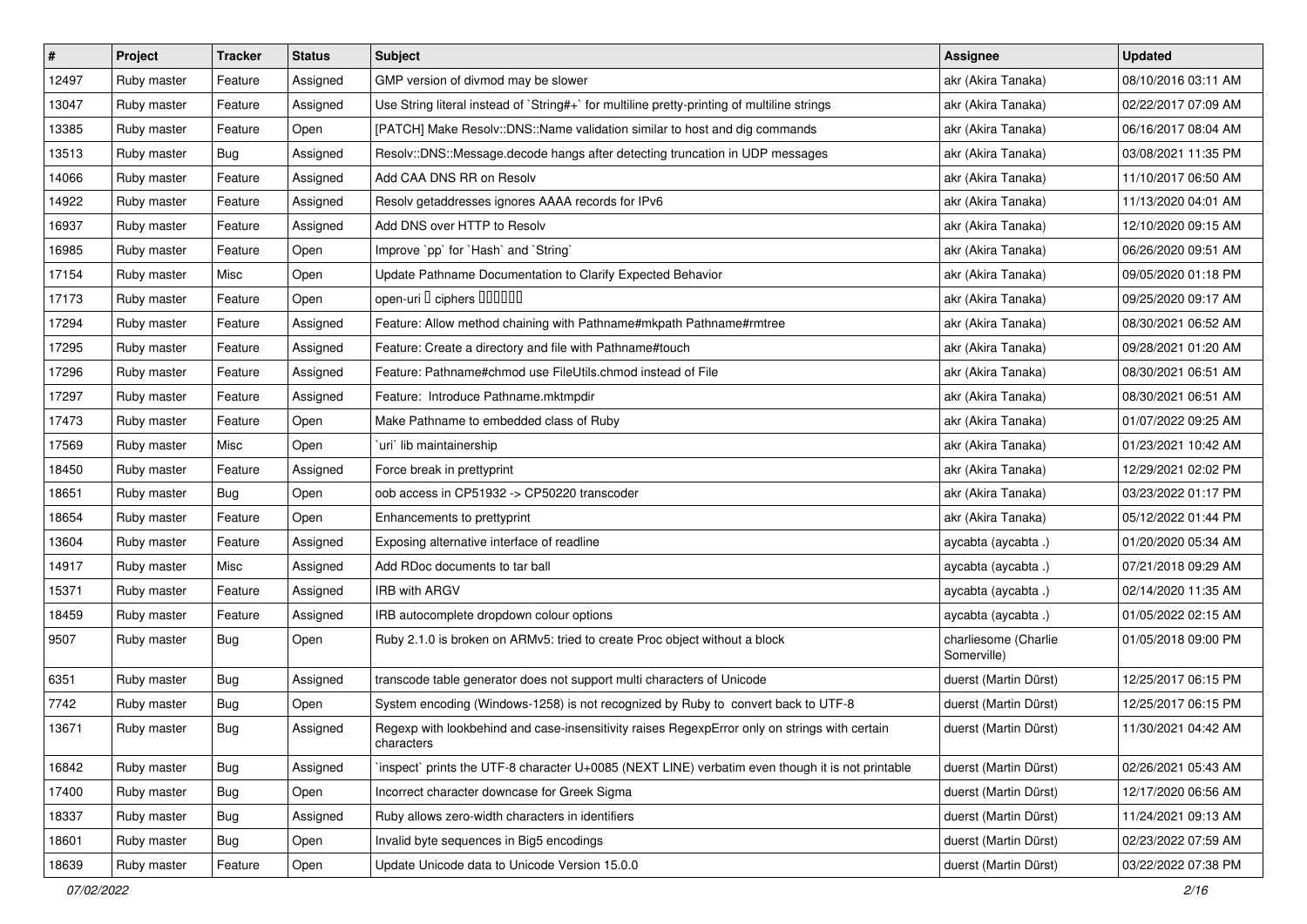| $\vert$ # | Project     | <b>Tracker</b> | <b>Status</b> | <b>Subject</b>                                                                                                                                                      | Assignee                          | <b>Updated</b>      |
|-----------|-------------|----------------|---------------|---------------------------------------------------------------------------------------------------------------------------------------------------------------------|-----------------------------------|---------------------|
| 2631      | Ruby master | Feature        | Assigned      | Allow IO#reopen to take a block                                                                                                                                     | Glass_saga (Masaki<br>Matsushita) | 05/24/2018 01:22 PM |
| 7148      | Ruby master | Feature        | Assigned      | Improved Tempfile w/o DelegateClass                                                                                                                                 | Glass_saga (Masaki<br>Matsushita) | 03/27/2019 09:51 AM |
| 13696     | Ruby master | Feature        | Open          | Add exchange and noreplace options to File.rename                                                                                                                   | Glass_saga (Masaki<br>Matsushita) | 12/01/2017 04:34 PM |
| 15628     | Ruby master | Feature        | Assigned      | init inetsock internal should fallback to IPv4 if IPv6 is unreachable                                                                                               | Glass_saga (Masaki<br>Matsushita) | 09/25/2020 05:42 AM |
| 16476     | Ruby master | Feature        | Open          | Socket.getaddrinfo cannot be interrupted by Timeout.timeout                                                                                                         | Glass_saga (Masaki<br>Matsushita) | 06/16/2022 01:08 AM |
| 17525     | Ruby master | Feature        | Open          | Implement Happy Eyeballs Version 2 (RFC8305) in Socket.tcp                                                                                                          | Glass_saga (Masaki<br>Matsushita) | 06/16/2022 01:08 AM |
| 15408     | Ruby master | Feature        | Open          | Deprecate object id and id2ref                                                                                                                                      | headius (Charles Nutter)          | 03/19/2019 04:02 PM |
| 5617      | Ruby master | Feature        | Assigned      | Allow install RubyGems into dediceted directory                                                                                                                     | hsbt (Hiroshi SHIBATA)            | 05/16/2018 09:15 AM |
| 6590      | Ruby master | Feature        | Assigned      | Dealing with bigdecimal, etc gems in JRuby                                                                                                                          | hsbt (Hiroshi SHIBATA)            | 05/15/2019 08:33 PM |
| 9366      | Ruby master | <b>Bug</b>     | Assigned      | "make-j32 check TESTS=-j32" occasionally fails on rubygems/specification                                                                                            | hsbt (Hiroshi SHIBATA)            | 07/26/2018 02:13 AM |
| 10919     | Ruby master | Bug            | Assigned      | [gem install] installs multipe platforms                                                                                                                            | hsbt (Hiroshi SHIBATA)            | 07/30/2019 07:44 AM |
| 12639     | Ruby master | Feature        | Assigned      | Speed up require in RubyGems by 5x                                                                                                                                  | hsbt (Hiroshi SHIBATA)            | 07/26/2018 02:12 AM |
| 13508     | Ruby master | Feature        | Assigned      | How remove/refactor code related mathn library.                                                                                                                     | hsbt (Hiroshi SHIBATA)            | 12/25/2017 06:15 PM |
| 13534     | Ruby master | Feature        | Assigned      | Checking installation results of default gems                                                                                                                       | hsbt (Hiroshi SHIBATA)            | 07/26/2018 02:16 AM |
| 14679     | Ruby master | Bug            | Assigned      | StdLib gems should properly specify their dependencies                                                                                                              | hsbt (Hiroshi SHIBATA)            | 04/11/2018 01:14 PM |
| 14737     | Ruby master | Feature        | Assigned      | Split default gems into separate directory structure                                                                                                                | hsbt (Hiroshi SHIBATA)            | 09/02/2020 06:00 PM |
| 15487     | Ruby master | Misc           | Assigned      | Clarify default gems maintanance policy                                                                                                                             | hsbt (Hiroshi SHIBATA)            | 12/30/2018 08:42 PM |
| 15550     | Ruby master | <b>Bug</b>     | Assigned      | Windows - gem bin files - can't run from bash shell                                                                                                                 | hsbt (Hiroshi SHIBATA)            | 03/20/2019 01:05 AM |
| 16012     | Ruby master | Feature        | Assigned      | Add a (small) test-install suite?                                                                                                                                   | hsbt (Hiroshi SHIBATA)            | 07/30/2019 08:13 AM |
| 16951     | Ruby master | Bug            | Assigned      | Consistently referer dependencies                                                                                                                                   | hsbt (Hiroshi SHIBATA)            | 06/17/2021 06:15 AM |
| 16963     | Ruby master | Feature        | Assigned      | Remove English.rb from Ruby 2.8/3.0                                                                                                                                 | hsbt (Hiroshi SHIBATA)            | 06/19/2020 09:48 AM |
| 18068     | Ruby master | Misc           | Open          | Silence LoadError only if it is for rubygems itself                                                                                                                 | hsbt (Hiroshi SHIBATA)            | 08/08/2021 02:21 PM |
| 18169     | Ruby master | Bug            | Assigned      | Local copies of gemified libraries are being released out of sync with their gems                                                                                   | hsbt (Hiroshi SHIBATA)            | 02/25/2022 05:40 PM |
| 18355     | Ruby master | Bug            | Assigned      | require("pathname") within rack application chnages behaviors of Pathname methods, such as<br>absolute?(), when there are two versions of 'pathname' gem installed. | hsbt (Hiroshi SHIBATA)            | 11/30/2021 08:01 AM |
| 18381     | Ruby master | Bug            | Assigned      | Default vs Bundled gems                                                                                                                                             | hsbt (Hiroshi SHIBATA)            | 12/15/2021 11:09 AM |
| 18567     | Ruby master | Bug            | Open          | Depending on default gems in stdlib gems when not needed considered harmful                                                                                         | hsbt (Hiroshi SHIBATA)            | 04/21/2022 04:45 PM |
| 18571     | Ruby master | Feature        | Assigned      | Removed the bundled sources from release package after Ruby 3.2                                                                                                     | hsbt (Hiroshi SHIBATA)            | 03/28/2022 06:23 AM |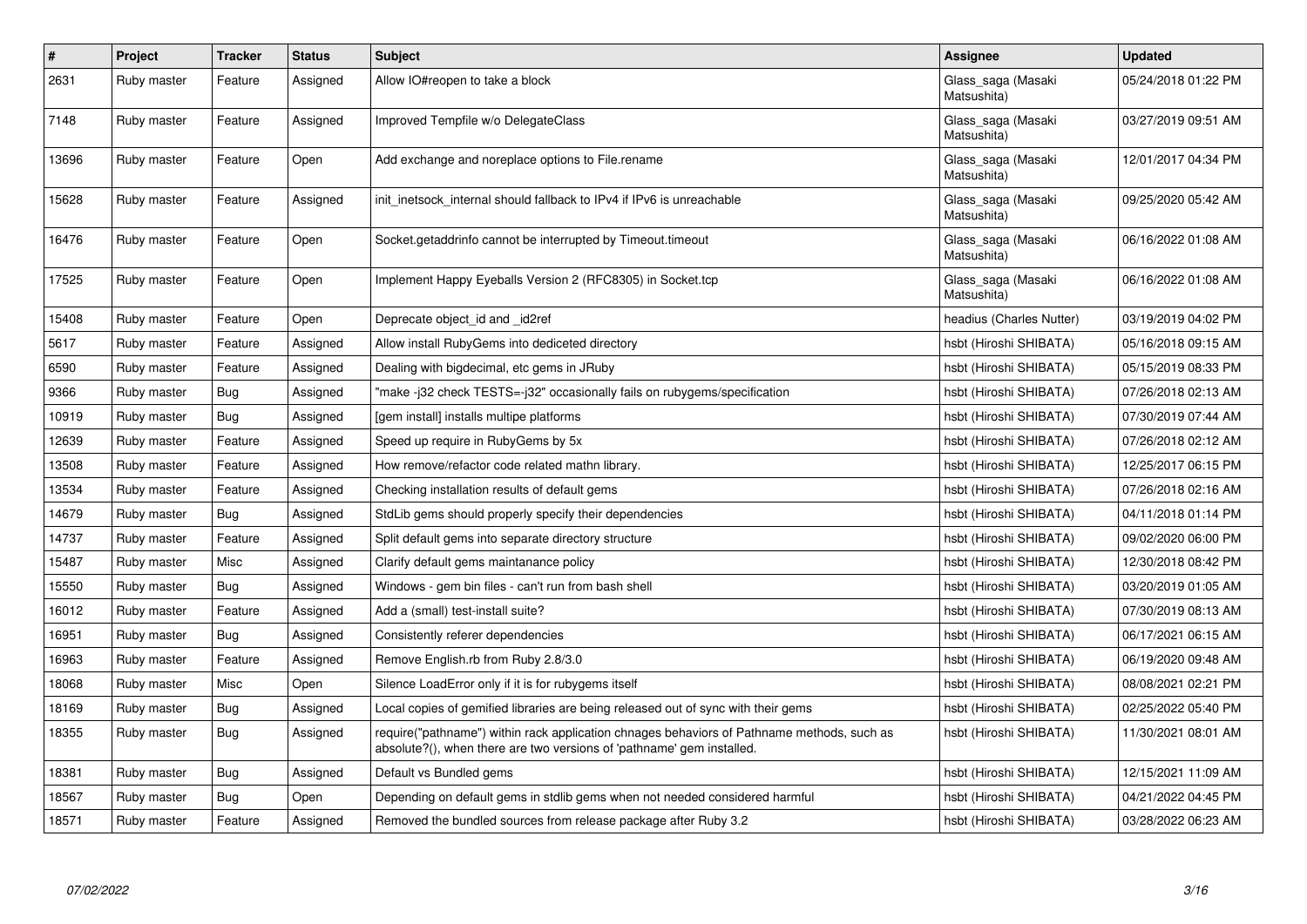| $\#$  | Project     | <b>Tracker</b> | <b>Status</b> | <b>Subject</b>                                                                                                          | <b>Assignee</b>             | <b>Updated</b>      |
|-------|-------------|----------------|---------------|-------------------------------------------------------------------------------------------------------------------------|-----------------------------|---------------------|
| 18614 | Ruby master | Bug            | Open          | Error (busy loop) in<br>TestGemCommandsSetupCommand#test_destdir_flag_does_not_try_to_write_to_the_default_gem_<br>home | hsbt (Hiroshi SHIBATA)      | 03/17/2022 01:03 AM |
| 18666 | Ruby master | Bug            | Open          | No rule to make target 'yaml/yaml.h', needed by 'api.o'                                                                 | hsbt (Hiroshi SHIBATA)      | 03/29/2022 11:17 AM |
| 18790 | Ruby master | <b>Bug</b>     | Assigned      | cannot load such file -- digest (LoadError)                                                                             | hsbt (Hiroshi SHIBATA)      | 06/06/2022 12:41 AM |
| 595   | Ruby master | Bug            | Assigned      | Fiber ignores ensure clause                                                                                             | ioquatix (Samuel Williams)  | 12/29/2019 10:37 AM |
| 13383 | Ruby master | Feature        | Open          | [PATCH] Module#source_location                                                                                          | ioquatix (Samuel Williams)  | 01/09/2020 05:16 AM |
| 17664 | Ruby master | Bug            | Assigned      | Behavior of sockets changed in Ruby 3.0 to non-blocking                                                                 | ioquatix (Samuel Williams)  | 07/12/2021 10:28 AM |
| 18036 | Ruby master | Bug            | Open          | Pthread fibers become invalid on fork - different from normal fibers.                                                   | ioquatix (Samuel Williams)  | 08/19/2021 07:05 AM |
| 18227 | Ruby master | Feature        | Open          | Static class initialization.                                                                                            | ioquatix (Samuel Williams)  | 09/29/2021 09:21 PM |
| 18810 | Ruby master | Bug            | Open          | Make `Kernel#p` interruptable.                                                                                          | ioquatix (Samuel Williams)  | 05/30/2022 12:44 AM |
| 18818 | Ruby master | <b>Bug</b>     | Open          | SEGV (Fiber scheduler?)                                                                                                 | ioquatix (Samuel Williams)  | 06/06/2022 06:31 PM |
| 16492 | Ruby master | <b>Bug</b>     | Open          | TestBugReporter#test_bug_reporter_add test failures                                                                     | jaruga (Jun Aruga)          | 08/24/2021 01:12 PM |
| 17720 | Ruby master | Misc           | Assigned      | Cirrus CI to check non-x86_64 architecture cases by own machines                                                        | jaruga (Jun Aruga)          | 09/26/2021 10:24 AM |
| 18002 | Ruby master | Bug            | Open          | s390x: Tests failing without LC_ALL env                                                                                 | jaruga (Jun Aruga)          | 07/12/2021 04:30 PM |
| 16188 | Ruby master | Misc           | Open          | What are the performance implications of the new keyword arguments in 2.7 and 3.0?                                      | jeremyevans0 (Jeremy Evans) | 11/27/2019 04:45 PM |
| 16694 | Ruby master | <b>Bug</b>     | Assigned      | JIT vs hardened GCC with PCH                                                                                            | k0kubun (Takashi Kokubun)   | 02/02/2021 07:38 AM |
| 17995 | Ruby master | <b>Bug</b>     | Open          | Slow down when mjit and Ractor are being used at same time                                                              | k0kubun (Takashi Kokubun)   | 06/11/2022 04:02 AM |
| 18058 | Ruby master | Bug            | Open          | 3.1.0-dev with MJIT enabled Zlib::BufError during `gem install`                                                         | k0kubun (Takashi Kokubun)   | 08/02/2021 08:31 PM |
| 18142 | Ruby master | Bug            | Assigned      | Segmentation fault with Ruby 3.0.2                                                                                      | k0kubun (Takashi Kokubun)   | 09/02/2021 07:43 AM |
| 18277 | Ruby master | Bug            | Open          | buffer error (Zlib::BufError) in Zlib::Deflate#deflate when using MJIT                                                  | k0kubun (Takashi Kokubun)   | 01/05/2022 03:04 PM |
| 18808 | Ruby master | <b>Bug</b>     | Assigned      | Cannot compile ruby 3.1.2 on powerpc64le-linux without disabling the jit features                                       | k0kubun (Takashi Kokubun)   | 06/20/2022 10:40 AM |
| 16185 | Ruby master | <b>Bug</b>     | Open          | basictest failure on AIX 6.1 for 64bit build                                                                            | kanemoto (Yutaka Kanemoto)  | 10/15/2019 12:05 AM |
| 18761 | Ruby master | Misc           | Open          | provide an example wasm project                                                                                         | katei (Yuta Saito)          | 05/23/2022 11:01 AM |
| 3953  | Ruby master | Feature        | Assigned      | TCPSocket / UDPSocket do not accept IPAddr objects.                                                                     | knu (Akinori MUSHA)         | 12/25/2017 06:14 PM |
| 8047  | Ruby master | Feature        | Assigned      | IPAddr makes host address with netmask                                                                                  | knu (Akinori MUSHA)         | 01/05/2018 09:00 PM |
| 11527 | Ruby master | Feature        | Assigned      | IPAddr#mask_addr isn't a method                                                                                         | knu (Akinori MUSHA)         | 11/07/2018 04:12 PM |
| 11531 | Ruby master | <b>Bug</b>     | Assigned      | IPAddr#== implements wrong logic                                                                                        | knu (Akinori MUSHA)         | 12/29/2019 12:50 PM |
| 11710 | Ruby master | Feature        | Open          | [PATCH] Replace Set#merge with Set#merge! and make Set#merge non-mutating.                                              | knu (Akinori MUSHA)         | 11/18/2015 07:28 PM |
| 13610 | Ruby master | Feature        | Assigned      | IPAddr doesn't provide helpful methods to get the subnet or IP address                                                  | knu (Akinori MUSHA)         | 10/20/2017 01:13 AM |
| 15240 | Ruby master | Feature        | Open          | Set operations check for is_a?(Set), rather than allowing duck typing                                                   | knu (Akinori MUSHA)         | 08/27/2019 08:12 PM |
| 15281 | Ruby master | Feature        | Assigned      | Speed up Set#intersect with size check.                                                                                 | knu (Akinori MUSHA)         | 08/11/2020 02:43 AM |
| 16989 | Ruby master | Feature        | Open          | Sets: need $\Psi$ <sup>[]</sup>                                                                                         | knu (Akinori MUSHA)         | 02/18/2022 02:57 AM |
| 17210 | Ruby master | Feature        | Open          | More readable and useful `Set#inspect`                                                                                  | knu (Akinori MUSHA)         | 05/19/2021 10:12 PM |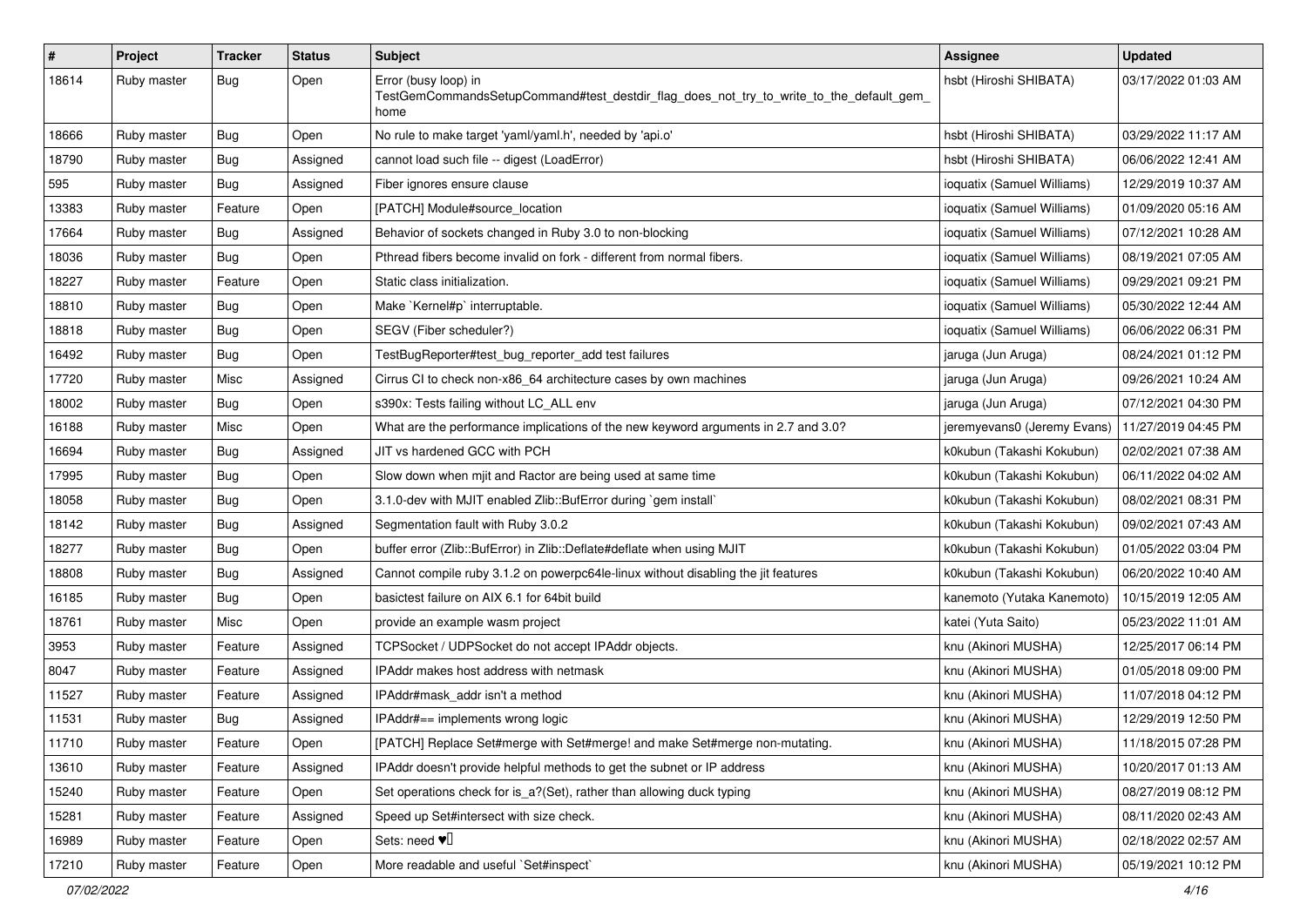| $\sharp$ | Project     | <b>Tracker</b> | <b>Status</b> | <b>Subject</b>                                                                                                            | <b>Assignee</b>     | <b>Updated</b>      |
|----------|-------------|----------------|---------------|---------------------------------------------------------------------------------------------------------------------------|---------------------|---------------------|
| 2294     | Ruby master | Feature        | Assigned      | [PATCH] ruby_bind_stack() to embed Ruby in coroutine                                                                      | ko1 (Koichi Sasada) | 01/05/2018 09:00 PM |
| 3731     | Ruby master | Feature        | Assigned      | Easier Embedding API for Ruby                                                                                             | ko1 (Koichi Sasada) | 12/25/2017 06:14 PM |
| 4040     | Ruby master | Bug            | Assigned      | SystemStackError with Hash[*a] for Large _a_                                                                              | ko1 (Koichi Sasada) | 12/25/2017 06:14 PM |
| 6694     | Ruby master | Feature        | Assigned      | Thread.new without block.                                                                                                 | ko1 (Koichi Sasada) | 12/25/2017 06:15 PM |
| 6695     | Ruby master | Feature        | Assigned      | Configuration for Thread/Fiber creation                                                                                   | ko1 (Koichi Sasada) | 12/25/2017 06:15 PM |
| 7976     | Ruby master | Bug            | Assigned      | TracePoint call is at call point, not call site                                                                           | ko1 (Koichi Sasada) | 01/05/2018 09:00 PM |
| 8263     | Ruby master | Feature        | Assigned      | Support discovering yield state of individual Fibers                                                                      | ko1 (Koichi Sasada) | 12/23/2021 11:40 PM |
| 8444     | Ruby master | Bug            | Open          | Regexp vars \$~ and friends are not thread local                                                                          | ko1 (Koichi Sasada) | 07/30/2019 07:38 AM |
| 8576     | Ruby master | Feature        | Assigned      | Add optimized method type for constant value methods                                                                      | ko1 (Koichi Sasada) | 12/25/2017 06:15 PM |
| 8960     | Ruby master | Feature        | Assigned      | Add Exception#backtrace_locations                                                                                         | ko1 (Koichi Sasada) | 11/25/2016 02:15 PM |
| 9755     | Ruby master | Feature        | Assigned      | Thread::Backtrace::Location#defined class                                                                                 | ko1 (Koichi Sasada) | 04/18/2014 09:22 AM |
| 10009    | Ruby master | <b>Bug</b>     | Open          | IO operation is 10x slower in multi-thread environment                                                                    | ko1 (Koichi Sasada) | 05/21/2015 07:19 AM |
| 10238    | Ruby master | Feature        | Open          | todo: remove dependency on malloc_usable_size                                                                             | ko1 (Koichi Sasada) | 12/10/2020 09:20 AM |
| 10423    | Ruby master | Feature        | Open          | [PATCH] opt_str_lit*: avoid literal string allocations                                                                    | ko1 (Koichi Sasada) | 01/05/2018 09:01 PM |
| 10932    | Ruby master | Feature        | Open          | Enabling allocation tracing as early as possible                                                                          | ko1 (Koichi Sasada) | 06/13/2015 07:54 AM |
| 11174    | Ruby master | Bug            | Open          | threads memory leak                                                                                                       | ko1 (Koichi Sasada) | 06/17/2019 03:17 PM |
| 11808    | Ruby master | Bug            | Open          | Different behavior between Enumerable#grep and Array#grep                                                                 | ko1 (Koichi Sasada) | 10/26/2020 04:36 AM |
| 12020    | Ruby master | Feature        | Assigned      | Documenting Ruby memory model                                                                                             | ko1 (Koichi Sasada) | 12/23/2021 11:40 PM |
| 13252    | Ruby master | Feature        | Assigned      | C API for creating strings without copying                                                                                | ko1 (Koichi Sasada) | 04/17/2017 07:22 AM |
| 13388    | Ruby master | Feature        | Assigned      | gc.c: Add GC.get_parameters and .set_parameters                                                                           | ko1 (Koichi Sasada) | 03/30/2017 10:52 AM |
| 13512    | Ruby master | Feature        | Open          | <b>System Threads</b>                                                                                                     | ko1 (Koichi Sasada) | 07/14/2017 07:08 AM |
| 13821    | Ruby master | Feature        | Assigned      | Allow fibers to be resumed across threads                                                                                 | ko1 (Koichi Sasada) | 02/15/2019 10:09 AM |
| 14090    | Ruby master | Bug            | Assigned      | TestGc#test_interrupt_in_finalizer`fails very rarely                                                                      | ko1 (Koichi Sasada) | 12/02/2021 07:24 PM |
| 14394    | Ruby master | Feature        | Open          | Class.descendants                                                                                                         | ko1 (Koichi Sasada) | 01/20/2022 10:46 PM |
| 14492    | Ruby master | Feature        | Open          | iseq loading + caching should be in core                                                                                  | ko1 (Koichi Sasada) | 12/10/2020 08:53 AM |
| 14607    | Ruby master | Bug            | Assigned      | Fix use of the rb_profile_frames start parameter                                                                          | ko1 (Koichi Sasada) | 06/09/2022 06:12 AM |
| 14727    | Ruby master | <b>Bug</b>     | Assigned      | TestQueue#test_queue_with_trap always timeout on Windows10                                                                | ko1 (Koichi Sasada) | 05/01/2018 02:59 AM |
| 14813    | Ruby master | Feature        | Open          | [PATCH] gc.c: make gc_enter+gc_exit pairs dtrace probes, too                                                              | ko1 (Koichi Sasada) | 12/17/2018 07:42 AM |
| 14859    | Ruby master | Feature        | Open          | [PATCH] implement Timeout in VM                                                                                           | ko1 (Koichi Sasada) | 07/22/2018 07:42 AM |
| 15263    | Ruby master | Bug            | Open          | [PATCH] vm trace.c (postponed job register): only hit main thread                                                         | ko1 (Koichi Sasada) | 10/27/2018 11:35 PM |
| 15315    | Ruby master | Bug            | Open          | ec_switch can still lose interrupts                                                                                       | ko1 (Koichi Sasada) | 11/20/2018 09:32 AM |
| 15499    | Ruby master | <b>Bug</b>     | Assigned      | Breaking behavior on ruby 2.6: rb thread call without gyl doesn't invoke unblock function when<br>used on the main thread | ko1 (Koichi Sasada) | 01/05/2021 02:24 AM |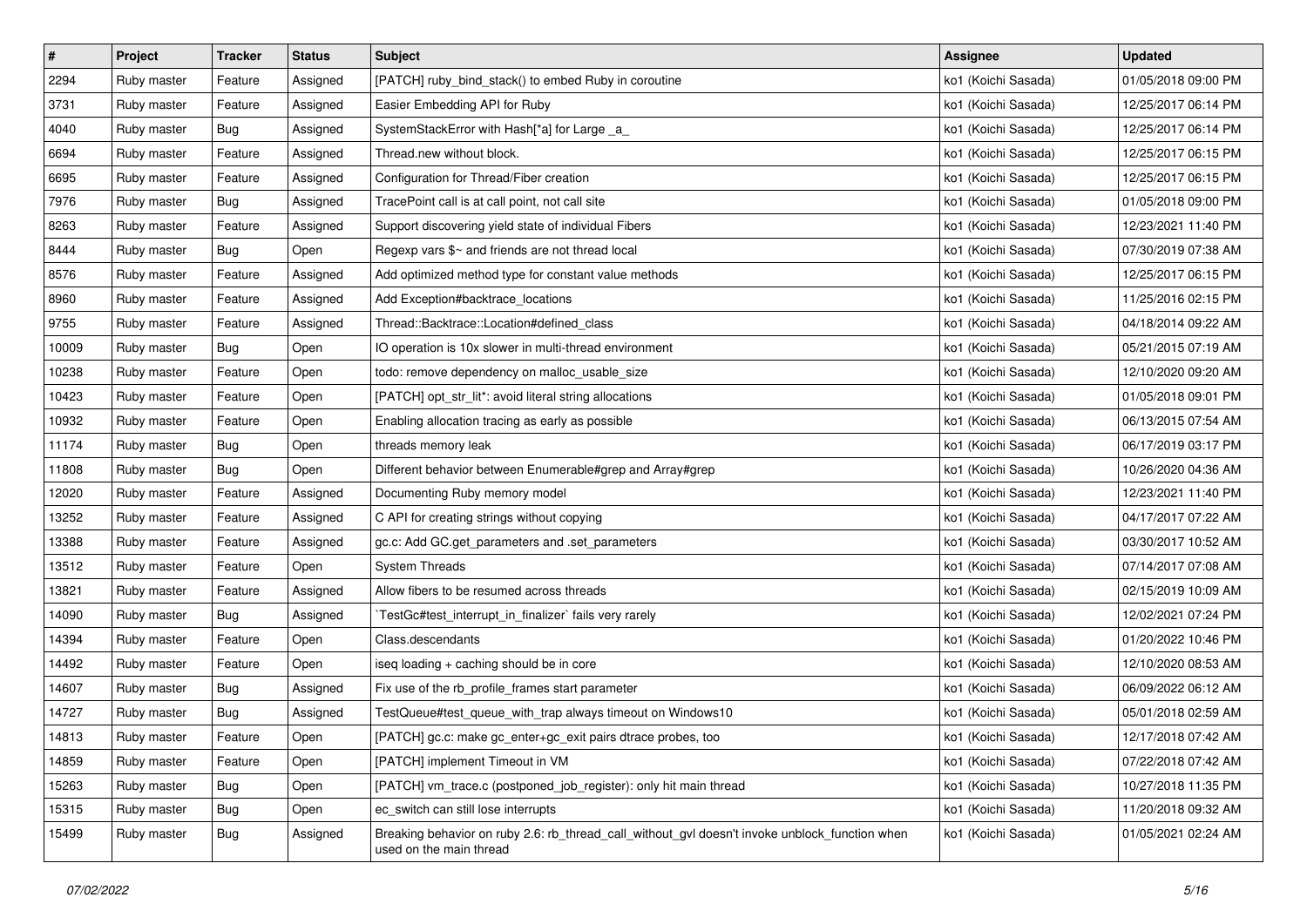| $\pmb{\#}$ | Project     | <b>Tracker</b> | <b>Status</b> | <b>Subject</b>                                                                                                                    | <b>Assignee</b>     | <b>Updated</b>      |
|------------|-------------|----------------|---------------|-----------------------------------------------------------------------------------------------------------------------------------|---------------------|---------------------|
| 15778      | Ruby master | Feature        | Open          | Expose an API to pry-open the stack frames in Ruby                                                                                | ko1 (Koichi Sasada) | 08/29/2019 06:24 AM |
| 15802      | Ruby master | Misc           | Open          | Reduce the minimum string buffer size from 127 to 63 bytes                                                                        | ko1 (Koichi Sasada) | 07/30/2019 04:04 AM |
| 15854      | Ruby master | Feature        | Open          | Tracing instance variable assignment                                                                                              | ko1 (Koichi Sasada) | 07/29/2019 07:13 AM |
| 15878      | Ruby master | Feature        | Assigned      | Make exit faster by not running GC                                                                                                | ko1 (Koichi Sasada) | 07/29/2019 07:48 AM |
| 15939      | Ruby master | Feature        | Assigned      | Dump symbols reference to their fstr in ObjectSpace.dump()                                                                        | ko1 (Koichi Sasada) | 08/08/2019 09:38 PM |
| 16027      | Ruby master | Feature        | Assigned      | Update Ruby's dtrace / USDT API to match what is exposed via the TracePoint API                                                   | ko1 (Koichi Sasada) | 08/03/2019 02:41 AM |
| 16124      | Ruby master | Misc           | Assigned      | Let the transient heap belong to objspace                                                                                         | ko1 (Koichi Sasada) | 11/18/2019 08:48 AM |
| 16776      | Ruby master | Bug            | Assigned      | Regression in coverage library                                                                                                    | ko1 (Koichi Sasada) | 11/24/2021 07:26 AM |
| 16819      | Ruby master | <b>Bug</b>     | Assigned      | Line reporting off by one when reporting line of a hash?                                                                          | ko1 (Koichi Sasada) | 06/16/2020 05:57 PM |
| 17196      | Ruby master | Bug            | Assigned      | Segmentation Fault with Socket#close in Ractors                                                                                   | ko1 (Koichi Sasada) | 03/20/2022 01:52 PM |
| 17359      | Ruby master | Bug            | Open          | Ractor copy mode is not Ractor-safe                                                                                               | ko1 (Koichi Sasada) | 12/02/2020 05:42 PM |
| 17363      | Ruby master | Feature        | Assigned      | Timeouts                                                                                                                          | ko1 (Koichi Sasada) | 05/14/2022 09:06 AM |
| 17393      | Ruby master | Feature        | Open          | Ractor::Moved#inspect`                                                                                                            | ko1 (Koichi Sasada) | 12/21/2020 05:47 PM |
| 17404      | Ruby master | Feature        | Open          | Ractor `move:` API to allow shareability check                                                                                    | ko1 (Koichi Sasada) | 12/18/2020 09:17 PM |
| 17414      | Ruby master | Feature        | Open          | Ractor should allow access to shareable attributes for Modules/Classes                                                            | ko1 (Koichi Sasada) | 12/21/2020 03:56 PM |
| 17420      | Ruby master | Bug            | Open          | Unsafe mutation of \$" when doing non-RubyGems require in Ractor                                                                  | ko1 (Koichi Sasada) | 01/07/2021 01:23 PM |
| 17502      | Ruby master | Misc           | Open          | C vs Ruby                                                                                                                         | ko1 (Koichi Sasada) | 12/02/2021 07:53 PM |
| 17513      | Ruby master | Bug            | Open          | Methods of shareable objects and UnboundMethods should be shareable                                                               | ko1 (Koichi Sasada) | 01/06/2021 08:53 PM |
| 17516      | Ruby master | <b>Bug</b>     | Assigned      | forking in a ractor causes Ruby to crash                                                                                          | ko1 (Koichi Sasada) | 11/30/2021 05:26 AM |
| 17531      | Ruby master | Bug            | Open          | `did_you_mean` not Ractor friendly                                                                                                | ko1 (Koichi Sasada) | 01/29/2021 08:48 AM |
| 17543      | Ruby master | <b>Bug</b>     | Open          | Ractor isolation broken by `self` in shareable proc                                                                               | ko1 (Koichi Sasada) | 01/29/2021 03:06 PM |
| 17593      | Ruby master | Feature        | Assigned      | load_iseq_eval should override the ISeq path                                                                                      | ko1 (Koichi Sasada) | 02/16/2021 08:27 AM |
| 17617      | Ruby master | Bug            | Open          | When a Ractor's incoming port is closed, Ractor.receive_if does not raise Ractor::ClosedError, but<br>instead blocks indefinitely | ko1 (Koichi Sasada) | 09/14/2021 01:40 AM |
| 17624      | Ruby master | Bug            | Open          | Ractor.receive is not thread-safe                                                                                                 | ko1 (Koichi Sasada) | 09/14/2021 01:40 AM |
| 17667      | Ruby master | Bug            | Open          | Module#name needs synchronization                                                                                                 | ko1 (Koichi Sasada) | 03/02/2021 07:31 AM |
| 17676      | Ruby master | Bug            | Assigned      | Accessing ENV from Ractor raises IsolationError                                                                                   | ko1 (Koichi Sasada) | 03/09/2021 02:37 AM |
| 17677      | Ruby master | <b>Bug</b>     | Assigned      | Ractor crashes fork when blocking                                                                                                 | ko1 (Koichi Sasada) | 03/09/2021 12:42 AM |
| 17678      | Ruby master | Bug            | Assigned      | Ractors do not restart after fork                                                                                                 | ko1 (Koichi Sasada) | 03/09/2021 12:42 AM |
| 17679      | Ruby master | Bug            | Assigned      | Ractor incoming channel can consume unlimited resources                                                                           | ko1 (Koichi Sasada) | 06/30/2022 10:49 AM |
| 17826      | Ruby master | <b>Bug</b>     | Assigned      | Ractor#take hangs if used in multiple Threads                                                                                     | ko1 (Koichi Sasada) | 12/15/2021 01:30 PM |
| 17884      | Ruby master | Feature        | Open          | locindex for profiling tools                                                                                                      | ko1 (Koichi Sasada) | 05/24/2021 04:17 PM |
| 17998      | Ruby master | <b>Bug</b>     | Assigned      | ractor: process hanging (with ractors initialized, but not being used)                                                            | ko1 (Koichi Sasada) | 12/02/2021 08:17 PM |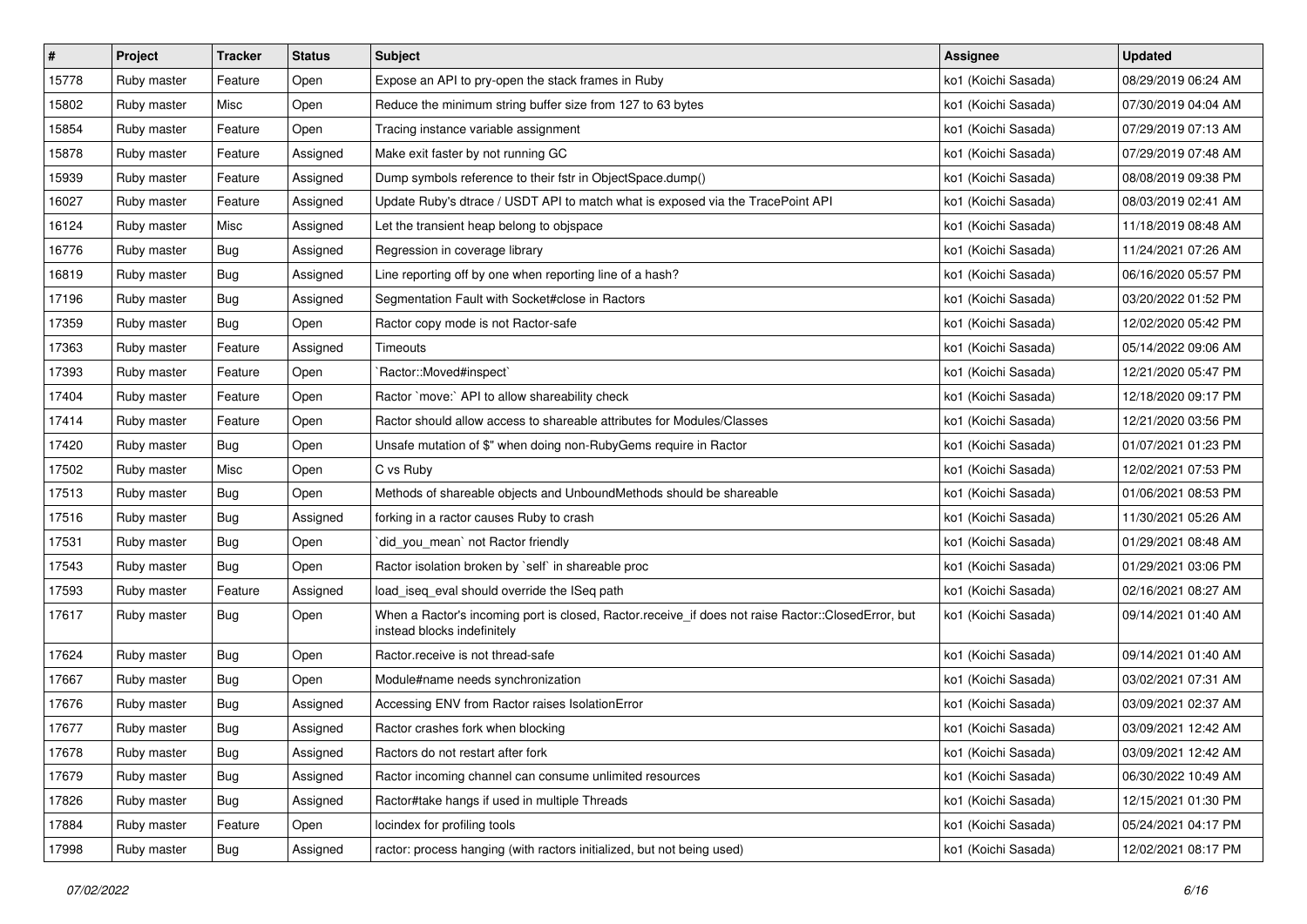| $\pmb{\#}$ | Project     | <b>Tracker</b> | <b>Status</b> | <b>Subject</b>                                                                                  | Assignee                            | <b>Updated</b>      |
|------------|-------------|----------------|---------------|-------------------------------------------------------------------------------------------------|-------------------------------------|---------------------|
| 18024      | Ruby master | Bug            | Assigned      | Ractor crashes when connections are closed in multiple Ractors                                  | ko1 (Koichi Sasada)                 | 12/14/2021 04:41 PM |
| 18119      | Ruby master | Bug            | Open          | Ractor crashes when instantiating classes                                                       | ko1 (Koichi Sasada)                 | 09/14/2021 01:42 AM |
| 18258      | Ruby master | Bug            | Open          | Ractor shareable? can be slow and mutates internal object flags.                                | ko1 (Koichi Sasada)                 | 10/21/2021 08:58 AM |
| 18275      | Ruby master | Feature        | Open          | Add an option to define_method to not capture the surrounding environment                       | ko1 (Koichi Sasada)                 | 12/03/2021 02:34 PM |
| 18464      | Ruby master | Bug            | Assigned      | RUBY_INTERNAL_EVENT_NEWOBJ tracepoint causes an interpreter crash when combined with<br>Ractors | ko1 (Koichi Sasada)                 | 06/08/2022 08:25 AM |
| 18553      | Ruby master | Bug            | Open          | Memory leak on compiling method call with kwargs                                                | ko1 (Koichi Sasada)                 | 03/23/2022 09:34 PM |
| 18572      | Ruby master | Bug            | Assigned      | Performance regression when invoking refined methods                                            | ko1 (Koichi Sasada)                 | 02/10/2022 12:48 AM |
| 18886      | Ruby master | Bug            | Open          | Struct aref and aset don't trigger any tracepoints.                                             | ko1 (Koichi Sasada)                 | 06/29/2022 06:05 AM |
| 4464       | Ruby master | Feature        | Assigned      | [PATCH] add Fcntl::Flock object for easier use of POSIX file locks                              | kosaki (Motohiro KOSAKI)            | 12/25/2017 06:14 PM |
| 7086       | Ruby master | Feature        | Assigned      | Condition Variable#wait has meaningless return value                                            | kosaki (Motohiro KOSAKI)            | 12/25/2017 06:15 PM |
| 11269      | Ruby master | Bug            | Assigned      | ruby_init_setproctitle() should be called before require_libraries()                            | kosaki (Motohiro KOSAKI)            | 06/17/2015 03:01 AM |
| 13697      | Ruby master | Feature        | Open          | [PATCH]: futex based thread primitives                                                          | kosaki (Motohiro KOSAKI)            | 01/28/2018 11:41 PM |
| 17478      | Ruby master | Bug            | Assigned      | Ruby3.0 is slower than Ruby2.7.2 when parsing a large CSV file                                  | kou (Kouhei Sutou)                  | 11/24/2021 05:12 AM |
| 18034      | Ruby master | Bug            | Assigned      | Segmentation fault fiddle with `--enable-bundled-libffi` and macOS                              | kou (Kouhei Sutou)                  | 11/30/2021 07:39 AM |
| 7859       | Ruby master | Bug            | Assigned      | Readline: Incorrect arrow key behavior in vi_editing_mode insert mode with Readline 6.2         | kouji (Kouji Takao)                 | 12/25/2017 06:15 PM |
| 8782       | Ruby master | Bug            | Assigned      | Don't set rl_getc_function on editline                                                          | kouji (Kouji Takao)                 | 01/05/2018 09:00 PM |
| 15881      | Ruby master | Feature        | Open          | Optimize deconstruct in pattern matching                                                        | ktsj (Kazuki Tsujimoto)             | 12/25/2019 04:28 AM |
| 15918      | Ruby master | Feature        | Open          | Pattern matching for Set                                                                        | ktsj (Kazuki Tsujimoto)             | 07/29/2019 08:12 AM |
| 17355      | Ruby master | Feature        | Assigned      | Using same set of names in or-patterns (pattern matching with $Foo(x)   Bar(x)$ )               | ktsj (Kazuki Tsujimoto)             | 09/13/2021 09:11 AM |
| 18408      | Ruby master | Feature        | Assigned      | Allow pattern match to set instance variables                                                   | ktsj (Kazuki Tsujimoto)             | 01/26/2022 07:07 PM |
| 18773      | Ruby master | Feature        | Assigned      | deconstruct to receive a range                                                                  | ktsj (Kazuki Tsujimoto)             | 06/24/2022 07:21 AM |
| 4247       | Ruby master | Feature        | Assigned      | New features for Array#sample, Array#choice                                                     | mame (Yusuke Endoh)                 | 12/25/2017 06:14 PM |
| 14244      | Ruby master | Feature        | Open          | Better error messages for scripts with non-matching end statements                              | mame (Yusuke Endoh)                 | 11/29/2018 08:57 AM |
| 18194      | Ruby master | Feature        | Open          | No easy way to format exception messages per thread/fiber scheduler context.                    | mame (Yusuke Endoh)                 | 09/29/2021 10:10 AM |
| 18564      | Ruby master | Feature        | Open          | Add Exception#detailed_message                                                                  | mame (Yusuke Endoh)                 | 02/01/2022 08:06 PM |
| 8223       | Ruby master | Feature        | Open          | Make Matrix more omnivorous.                                                                    | marcandre (Marc-Andre<br>Lafortune) | 04/09/2013 03:42 AM |
| 9347       | Ruby master | Feature        | Open          | Accept non callable argument to detect                                                          | marcandre (Marc-Andre<br>Lafortune) | 01/05/2018 09:00 PM |
| 12676      | Ruby master | Feature        | Assigned      | Significant performance increase, and code conciseness, for prime_division method in prime.rb   | marcandre (Marc-Andre<br>Lafortune) | 11/18/2016 03:46 PM |
| 15815      | Ruby master | Feature        | Open          | Add option to raise NoMethodError for OpenStruct                                                | marcandre (Marc-Andre<br>Lafortune) | 09/28/2020 02:11 AM |
| 4514       | Ruby master | Feature        | Assigned      | #deep_clone and #deep_dup for Objects                                                           | matz (Yukihiro Matsumoto)           | 12/25/2017 06:14 PM |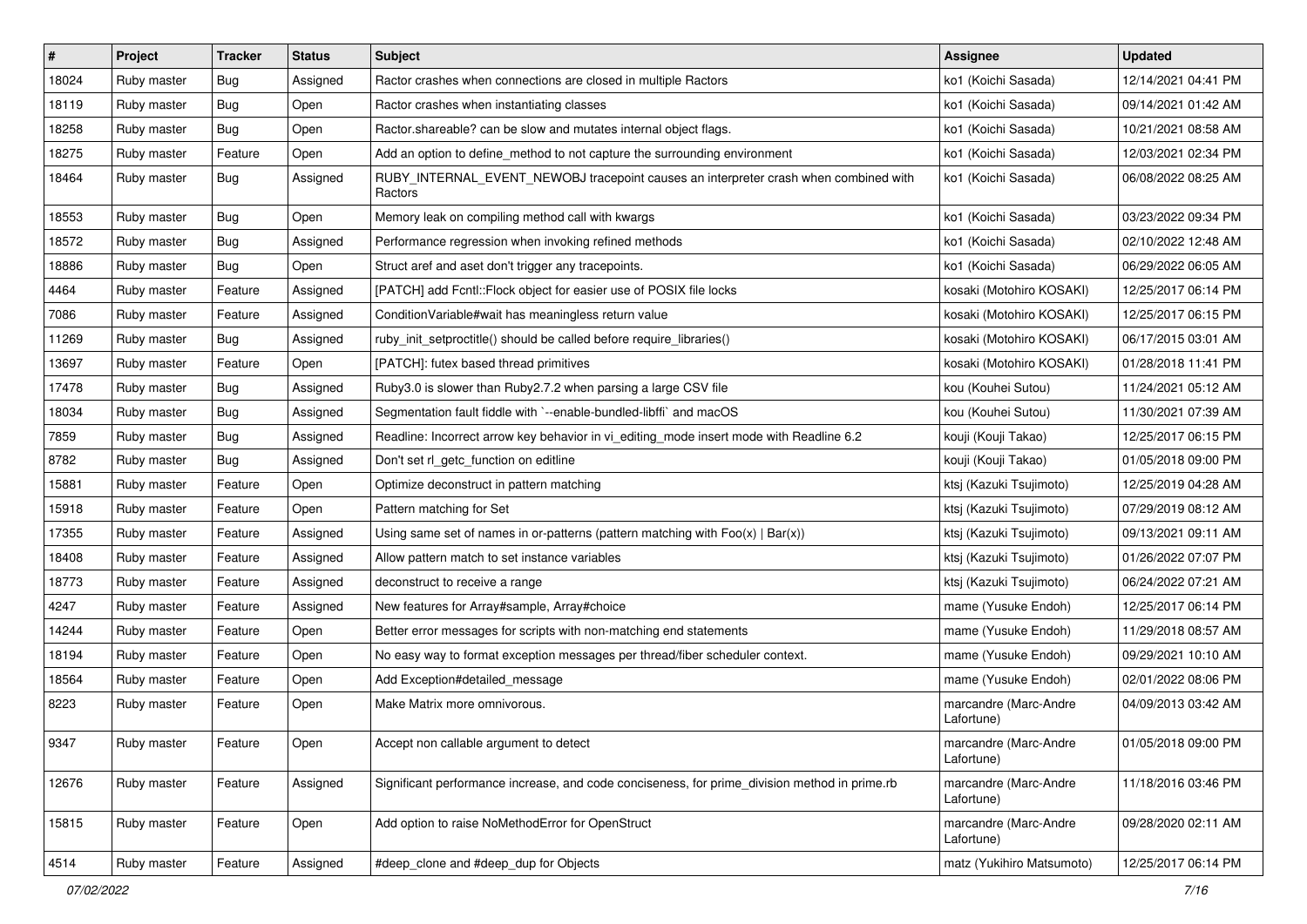| $\vert$ # | Project     | <b>Tracker</b> | <b>Status</b> | <b>Subject</b>                                                         | <b>Assignee</b>           | <b>Updated</b>      |
|-----------|-------------|----------------|---------------|------------------------------------------------------------------------|---------------------------|---------------------|
| 4521      | Ruby master | Feature        | Assigned      | NoMethodError#message may take very long to execute                    | matz (Yukihiro Matsumoto) | 12/25/2017 06:14 PM |
| 4539      | Ruby master | Feature        | Assigned      | Array#zip_with                                                         | matz (Yukihiro Matsumoto) | 11/28/2019 08:23 AM |
| 4592      | Ruby master | Feature        | Assigned      | Tempfile0000000                                                        | matz (Yukihiro Matsumoto) | 12/25/2017 06:14 PM |
| 4818      | Ruby master | Feature        | Assigned      | Add method marshalable?                                                | matz (Yukihiro Matsumoto) | 12/25/2017 06:15 PM |
| 4824      | Ruby master | Feature        | Assigned      | Provide method Kernel#executed?                                        | matz (Yukihiro Matsumoto) | 03/05/2018 04:57 AM |
| 5007      | Ruby master | Feature        | Assigned      | Proc#call_under: Unifying instance_eval and instance_exec              | matz (Yukihiro Matsumoto) | 04/19/2018 07:57 AM |
| 5064      | Ruby master | Feature        | Assigned      | HTTP user-agent class                                                  | matz (Yukihiro Matsumoto) | 12/25/2017 06:15 PM |
| 5129      | Ruby master | Feature        | Assigned      | Create a core class "FileArray" and make "ARGF" its instance           | matz (Yukihiro Matsumoto) | 01/23/2018 02:02 PM |
| 5389      | Ruby master | Feature        | Assigned      | New method Enumerator#iterate                                          | matz (Yukihiro Matsumoto) | 12/25/2017 06:15 PM |
| 5445      | Ruby master | Feature        | Assigned      | Need RUBYOPT - r before ARGV - r                                       | matz (Yukihiro Matsumoto) | 12/25/2017 06:15 PM |
| 5456      | Ruby master | Feature        | Assigned      | kernel#syscall() should be removed.                                    | matz (Yukihiro Matsumoto) | 12/10/2020 08:46 AM |
| 5558      | Ruby master | Feature        | Assigned      | String#% strange arity errors                                          | matz (Yukihiro Matsumoto) | 12/25/2017 06:15 PM |
| 5582      | Ruby master | Feature        | Assigned      | Allow clone of singleton methods on a BasicObject                      | matz (Yukihiro Matsumoto) | 12/25/2017 06:15 PM |
| 5643      | Ruby master | Feature        | Assigned      | require/load options and binding option                                | matz (Yukihiro Matsumoto) | 12/25/2017 06:15 PM |
| 5741      | Ruby master | Feature        | Assigned      | Secure Erasure of Passwords                                            | matz (Yukihiro Matsumoto) | 12/25/2017 06:15 PM |
| 5749      | Ruby master | Feature        | Assigned      | new method String#match_all needed                                     | matz (Yukihiro Matsumoto) | 12/25/2017 06:15 PM |
| 5781      | Ruby master | Feature        | Assigned      | Query attributes (attribute methods ending in '?' mark)                | matz (Yukihiro Matsumoto) | 01/10/2020 06:34 AM |
| 5825      | Ruby master | Feature        | Assigned      | Sweet instance var assignment in the object initializer                | matz (Yukihiro Matsumoto) | 12/10/2020 08:53 AM |
| 5945      | Ruby master | Feature        | Assigned      | Add the ability to mark a at_exit as process-local.                    | matz (Yukihiro Matsumoto) | 10/10/2018 08:29 AM |
| 5970      | Ruby master | Feature        | Assigned      | Add Enumerable#join with same semantics as Array#join                  | matz (Yukihiro Matsumoto) | 12/25/2017 06:15 PM |
| 6277      | Ruby master | Feature        | Assigned      | Hash#convert_key                                                       | matz (Yukihiro Matsumoto) | 12/25/2017 06:15 PM |
| 6293      | Ruby master | Feature        | Assigned      | new queue / blocking queues                                            | matz (Yukihiro Matsumoto) | 12/25/2017 06:15 PM |
| 6308      | Ruby master | Feature        | Assigned      | Eliminate delegation from WeakRef                                      | matz (Yukihiro Matsumoto) | 12/23/2021 11:40 PM |
| 6309      | Ruby master | Feature        | Assigned      | Add a reference queue for weak references                              | matz (Yukihiro Matsumoto) | 08/23/2020 09:07 PM |
| 6317      | Ruby master | Feature        | Assigned      | Range#cover?000000Range00000000000000000000                            | matz (Yukihiro Matsumoto) | 12/25/2017 06:15 PM |
| 6337      | Ruby master | Feature        | Assigned      | FileUtils#sync                                                         | matz (Yukihiro Matsumoto) | 12/25/2017 06:15 PM |
| 6354      | Ruby master | Feature        | Assigned      | Remove escape (break/return/redo/next support) from class/module scope | matz (Yukihiro Matsumoto) | 12/25/2017 06:15 PM |
| 6376      | Ruby master | Feature        | Assigned      | Feature lookup and checking if feature is loaded                       | matz (Yukihiro Matsumoto) | 12/25/2017 06:15 PM |
| 6413      | Ruby master | Feature        | Assigned      | Make Dir.entries default to Dir.entries(Dir.pwd)                       | matz (Yukihiro Matsumoto) | 12/25/2017 06:15 PM |
| 6445      | Ruby master | Feature        | Assigned      | request for default length/position on string index                    | matz (Yukihiro Matsumoto) | 12/25/2017 06:15 PM |
| 6452      | Ruby master | Feature        | Assigned      | Allow extend to override class methods                                 | matz (Yukihiro Matsumoto) | 12/10/2020 08:53 AM |
| 6594      | Ruby master | Feature        | Assigned      | <b>Integrated Functor</b>                                              | matz (Yukihiro Matsumoto) | 12/10/2020 08:53 AM |
| 6596      | Ruby master | Feature        | Assigned      | New method `Array#indexes`                                             | matz (Yukihiro Matsumoto) | 07/29/2020 01:41 AM |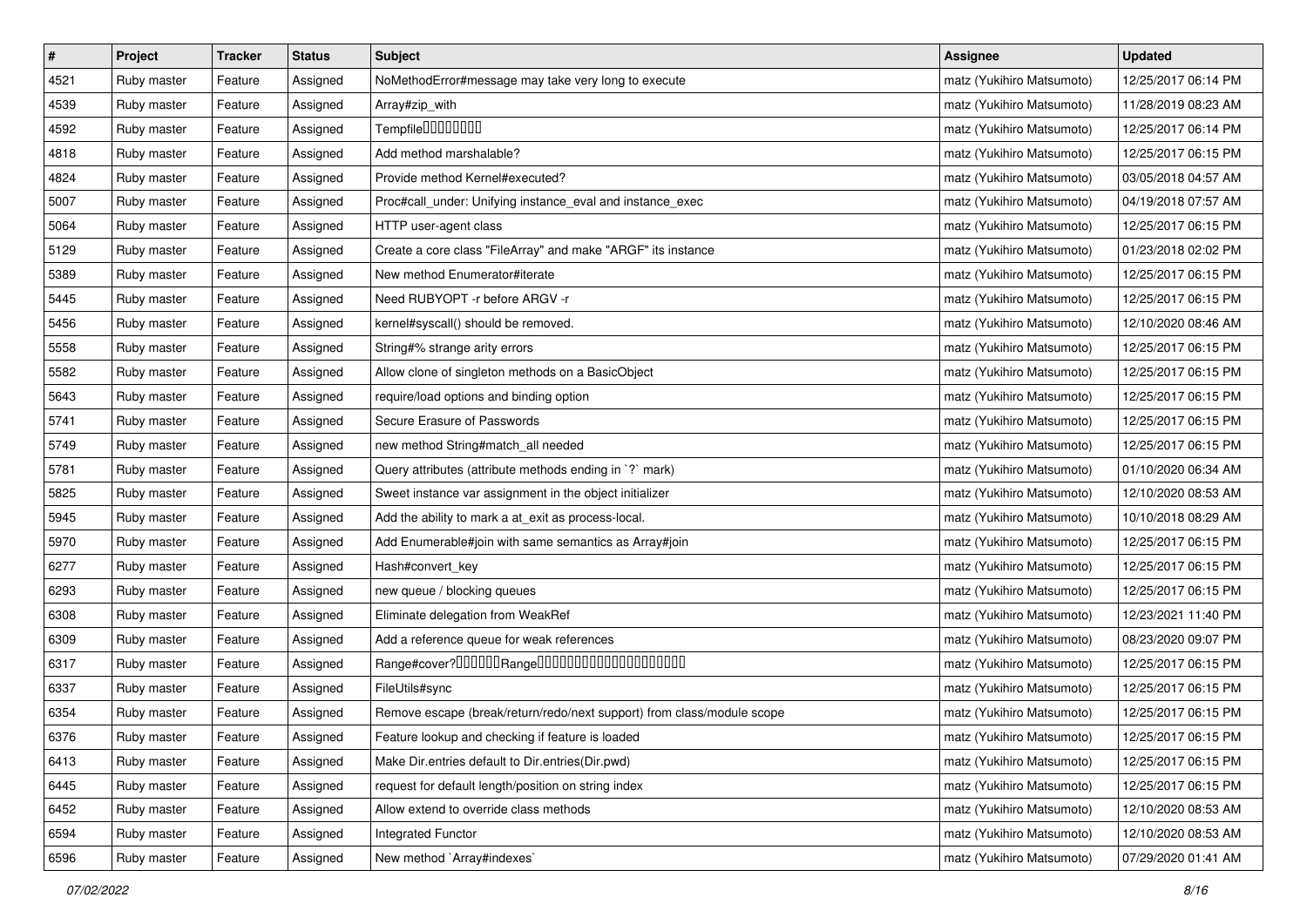| $\pmb{\#}$ | Project     | <b>Tracker</b> | <b>Status</b> | Subject                                                                                                          | <b>Assignee</b>           | <b>Updated</b>      |
|------------|-------------|----------------|---------------|------------------------------------------------------------------------------------------------------------------|---------------------------|---------------------|
| 6611       | Ruby master | Feature        | Assigned      | Comments requested on implementation of set_parse_func                                                           | matz (Yukihiro Matsumoto) | 12/25/2017 06:15 PM |
| 6641       | Ruby master | Feature        | Open          | Hash.auto constructor                                                                                            | matz (Yukihiro Matsumoto) | 12/25/2017 06:15 PM |
| 6648       | Ruby master | Feature        | Assigned      | Provide a standard API for retrieving all command-line flags passed to Ruby                                      | matz (Yukihiro Matsumoto) | 12/25/2017 06:15 PM |
| 6671       | Ruby master | Feature        | Assigned      | File.split_all and File.split_root                                                                               | matz (Yukihiro Matsumoto) | 12/25/2017 06:15 PM |
| 6802       | Ruby master | Feature        | Assigned      | String#scan should have equivalent yielding MatchData                                                            | matz (Yukihiro Matsumoto) | 12/25/2017 06:15 PM |
| 6810       | Ruby master | Feature        | Assigned      | module A::B; end` is not equivalent to `module A; module B; end; end` with respect to constant<br>lookup (scope) | matz (Yukihiro Matsumoto) | 12/10/2020 09:22 AM |
| 6811       | Ruby master | Feature        | Assigned      | File, Dir and FileUtils should have bang-versions of singleton methods that fails silently                       | matz (Yukihiro Matsumoto) | 12/25/2017 06:15 PM |
| 6817       | Ruby master | Feature        | Open          | Partial application                                                                                              | matz (Yukihiro Matsumoto) | 12/25/2017 06:15 PM |
| 6841       | Ruby master | Feature        | Assigned      | Shorthand for Assigning Return Value of Method to Self                                                           | matz (Yukihiro Matsumoto) | 12/10/2020 08:53 AM |
| 6842       | Ruby master | Feature        | Assigned      | Add Optional Arguments to String#strip                                                                           | matz (Yukihiro Matsumoto) | 08/24/2016 05:50 AM |
| 6869       | Ruby master | Feature        | Open          | Do not treat `_` parameter exceptionally                                                                         | matz (Yukihiro Matsumoto) | 12/10/2020 08:58 AM |
| 7087       | Ruby master | Feature        | Assigned      | ::ConditionVariable#wait does not work with Monitor because Monitor#sleep does not exist                         | matz (Yukihiro Matsumoto) | 12/25/2017 06:15 PM |
| 7121       | Ruby master | Feature        | Assigned      | Extending the use of `require'                                                                                   | matz (Yukihiro Matsumoto) | 12/25/2017 06:15 PM |
| 7132       | Ruby master | Feature        | Assigned      | Alternation between named / ordered method arguments and aliases for method arguments.                           | matz (Yukihiro Matsumoto) | 12/25/2017 06:15 PM |
| 7149       | Ruby master | Feature        | Open          | Constant magic for everyone.                                                                                     | matz (Yukihiro Matsumoto) | 12/25/2017 06:15 PM |
| 7314       | Ruby master | Feature        | Assigned      | Convert Proc to Lambda doesn't work in MRI                                                                       | matz (Yukihiro Matsumoto) | 05/21/2016 09:15 AM |
| 7349       | Ruby master | Feature        | Assigned      | Struct#inspect needs more meaningful output                                                                      | matz (Yukihiro Matsumoto) | 12/25/2017 06:15 PM |
| 7377       | Ruby master | Feature        | Open          | #indetical? as an alias for #equal?                                                                              | matz (Yukihiro Matsumoto) | 12/25/2017 06:15 PM |
| 7436       | Ruby master | Feature        | Assigned      | Allow for a "granularity" flag for backtrace_locations                                                           | matz (Yukihiro Matsumoto) | 12/25/2017 06:15 PM |
| 7444       | Ruby master | Feature        | Open          | Array#product_set                                                                                                | matz (Yukihiro Matsumoto) | 12/25/2017 06:15 PM |
| 7503       | Ruby master | Feature        | Assigned      | make timeout.rb async-interrupt safe by default                                                                  | matz (Yukihiro Matsumoto) | 12/25/2017 06:15 PM |
| 7546       | Ruby master | Feature        | Open          | Change behavior of `Array#slice` for an argument of `Range` class                                                | matz (Yukihiro Matsumoto) | 12/10/2020 08:49 AM |
| 7548       | Ruby master | Feature        | Open          | Load and Require Callbacks                                                                                       | matz (Yukihiro Matsumoto) | 12/25/2017 06:15 PM |
| 7580       | Ruby master | Feature        | Assigned      | Range translation                                                                                                | matz (Yukihiro Matsumoto) | 06/11/2018 09:51 AM |
| 7604       | Ruby master | Feature        | Open          | Make === comparison operator ability to delegate comparison to an argument                                       | matz (Yukihiro Matsumoto) | 12/25/2017 06:15 PM |
| 7611       | Ruby master | Feature        | Open          | Focal method for all loads/requires                                                                              | matz (Yukihiro Matsumoto) | 12/25/2017 06:15 PM |
| 7614       | Ruby master | Feature        | Open          | alias_accessor                                                                                                   | matz (Yukihiro Matsumoto) | 12/25/2017 06:15 PM |
| 7644       | Ruby master | Feature        | Assigned      | In refinements, change "using" keyword to a less generic word.                                                   | matz (Yukihiro Matsumoto) | 12/10/2020 08:49 AM |
| 7654       | Ruby master | Feature        | Open          | Add optional code block to IO::readlines                                                                         | matz (Yukihiro Matsumoto) | 12/25/2017 06:15 PM |
| 7657       | Ruby master | Feature        | Open          | Array#& doesn't accept Enumerables                                                                               | matz (Yukihiro Matsumoto) | 12/25/2017 06:15 PM |
| 7702       | Ruby master | Feature        | Open          | Remove Proc#binding                                                                                              | matz (Yukihiro Matsumoto) | 07/15/2019 07:39 PM |
| 7704       | Ruby master | Feature        | Open          | Add a list of enabled (experimental) language features.                                                          | matz (Yukihiro Matsumoto) | 12/25/2017 06:15 PM |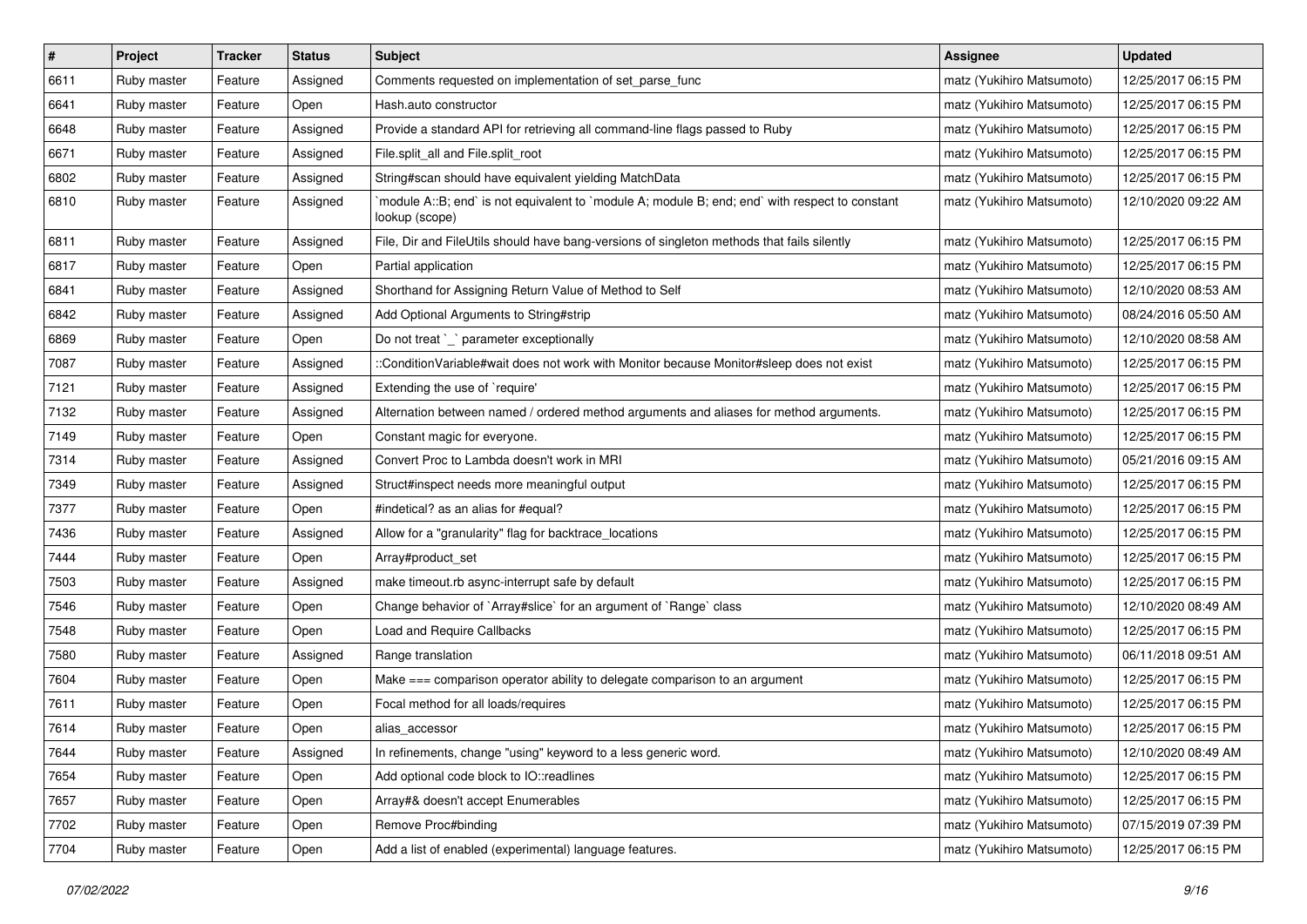| $\pmb{\#}$ | Project     | <b>Tracker</b> | <b>Status</b> | Subject                                                                                   | Assignee                  | <b>Updated</b>      |
|------------|-------------|----------------|---------------|-------------------------------------------------------------------------------------------|---------------------------|---------------------|
| 7739       | Ruby master | Feature        | Assigned      | Define Hash#  as Hash#reverse_merge in Rails                                              | matz (Yukihiro Matsumoto) | 12/25/2017 06:15 PM |
| 7748       | Ruby master | Feature        | Open          | Contextual send                                                                           | matz (Yukihiro Matsumoto) | 12/10/2020 08:53 AM |
| 7795       | Ruby master | Feature        | Open          | Symbol.defined? and/or to_existing_symbol                                                 | matz (Yukihiro Matsumoto) | 12/25/2017 06:15 PM |
| 7848       | Ruby master | Feature        | Open          | Restore default state for core ruby objects                                               | matz (Yukihiro Matsumoto) | 12/25/2017 06:15 PM |
| 7876       | Ruby master | Feature        | Open          | Add method for accessing Class from within Singleton Class                                | matz (Yukihiro Matsumoto) | 12/25/2017 06:15 PM |
| 7883       | Ruby master | Feature        | Open          | Add Regex#to_proc                                                                         | matz (Yukihiro Matsumoto) | 12/25/2017 06:15 PM |
| 7914       | Ruby master | Feature        | Open          | Case for local class methods                                                              | matz (Yukihiro Matsumoto) | 12/25/2017 06:15 PM |
| 8016       | Ruby master | Feature        | Assigned      | Alias _FILE_ and _LINE_ as methods                                                        | matz (Yukihiro Matsumoto) | 12/25/2017 06:15 PM |
| 8042       | Ruby master | Feature        | Assigned      | Add Addrinfo#socket to create a socket that is not connected or bound                     | matz (Yukihiro Matsumoto) | 12/25/2017 06:15 PM |
| 8061       | Ruby master | Feature        | Open          | 00000000000000                                                                            | matz (Yukihiro Matsumoto) | 12/25/2017 06:15 PM |
| 8164       | Ruby master | Feature        | Assigned      | Public/Private                                                                            | matz (Yukihiro Matsumoto) | 12/10/2020 08:50 AM |
| 8229       | Ruby master | Feature        | Open          | extend Hash.include?                                                                      | matz (Yukihiro Matsumoto) | 12/10/2020 08:53 AM |
| 8232       | Ruby master | Feature        | Open          | Rudiments of abstract algebra in Ruby                                                     | matz (Yukihiro Matsumoto) | 04/09/2013 01:47 AM |
| 8271       | Ruby master | Feature        | Assigned      | Proposal for moving to a more visible, formal process for feature requests                | matz (Yukihiro Matsumoto) | 12/23/2021 11:40 PM |
| 8478       | Ruby master | Feature        | Open          | The hash returned by Enumerable#group_by should have an empty array for its default value | matz (Yukihiro Matsumoto) | 06/04/2013 03:56 PM |
| 8536       | Ruby master | Feature        | Assigned      | Implement is_numeric? family of methods                                                   | matz (Yukihiro Matsumoto) | 12/25/2017 06:15 PM |
| 8663       | Ruby master | Feature        | Open          | Officialy alias ArgumentError to ArgError                                                 | matz (Yukihiro Matsumoto) | 08/09/2013 07:42 PM |
| 8678       | Ruby master | Feature        | Assigned      | Allow invalid string to work with regexp                                                  | matz (Yukihiro Matsumoto) | 01/05/2018 09:00 PM |
| 8804       | Ruby master | Feature        | Open          | ONCE syntax                                                                               | matz (Yukihiro Matsumoto) | 01/04/2020 08:26 PM |
| 8839       | Ruby master | Feature        | Assigned      | Class and module should return the class or module that was opened                        | matz (Yukihiro Matsumoto) | 12/28/2015 08:36 AM |
| 8850       | Ruby master | Feature        | Assigned      | Convert Rational to decimal string                                                        | matz (Yukihiro Matsumoto) | 12/25/2017 06:15 PM |
| 8948       | Ruby master | Feature        | Assigned      | Frozen regex                                                                              | matz (Yukihiro Matsumoto) | 12/20/2020 07:15 PM |
| 9023       | Ruby master | Feature        | Assigned      | Array#tail                                                                                | matz (Yukihiro Matsumoto) | 12/23/2021 11:40 PM |
| 9043       | Ruby master | Feature        | Open          | Add String#f method as shortcut for #freeze                                               | matz (Yukihiro Matsumoto) | 01/05/2018 09:00 PM |
| 9070       | Ruby master | Feature        | Open          | Introduce `---` as synonym of `end` keyword                                               | matz (Yukihiro Matsumoto) | 11/02/2013 03:23 AM |
| 9123       | Ruby master | Feature        | Open          | Make Numeric#nonzero? behavior consistent with Numeric#zero?                              | matz (Yukihiro Matsumoto) | 06/11/2019 12:55 PM |
| 9614       | Ruby master | Feature        | Open          | ordering of non-Hash items which use st_ internally                                       | matz (Yukihiro Matsumoto) | 01/05/2018 09:00 PM |
| 9704       | Ruby master | Feature        | Open          | Refinements as files instead of modules                                                   | matz (Yukihiro Matsumoto) | 10/11/2016 06:36 PM |
| 9768       | Ruby master | Feature        | Assigned      | Method that is visible only within a certain module/class                                 | matz (Yukihiro Matsumoto) | 04/25/2014 06:43 AM |
| 9816       | Ruby master | Feature        | Assigned      | 00000000000000000000                                                                      | matz (Yukihiro Matsumoto) | 10/28/2014 08:29 AM |
| 10287      | Ruby master | Feature        | Open          | rename COLON3 to COLON2_HEAD.                                                             | matz (Yukihiro Matsumoto) | 07/27/2021 09:34 AM |
| 10404      | Ruby master | Feature        | Open          | Allow individual finalizers to be removed with ObjectSpace.undefine finalizer             | matz (Yukihiro Matsumoto) | 10/20/2014 08:14 AM |
| 10481      | Ruby master | Feature        | Assigned      | Add "if" and "unless" clauses to rescue statements                                        | matz (Yukihiro Matsumoto) | 01/18/2015 02:46 PM |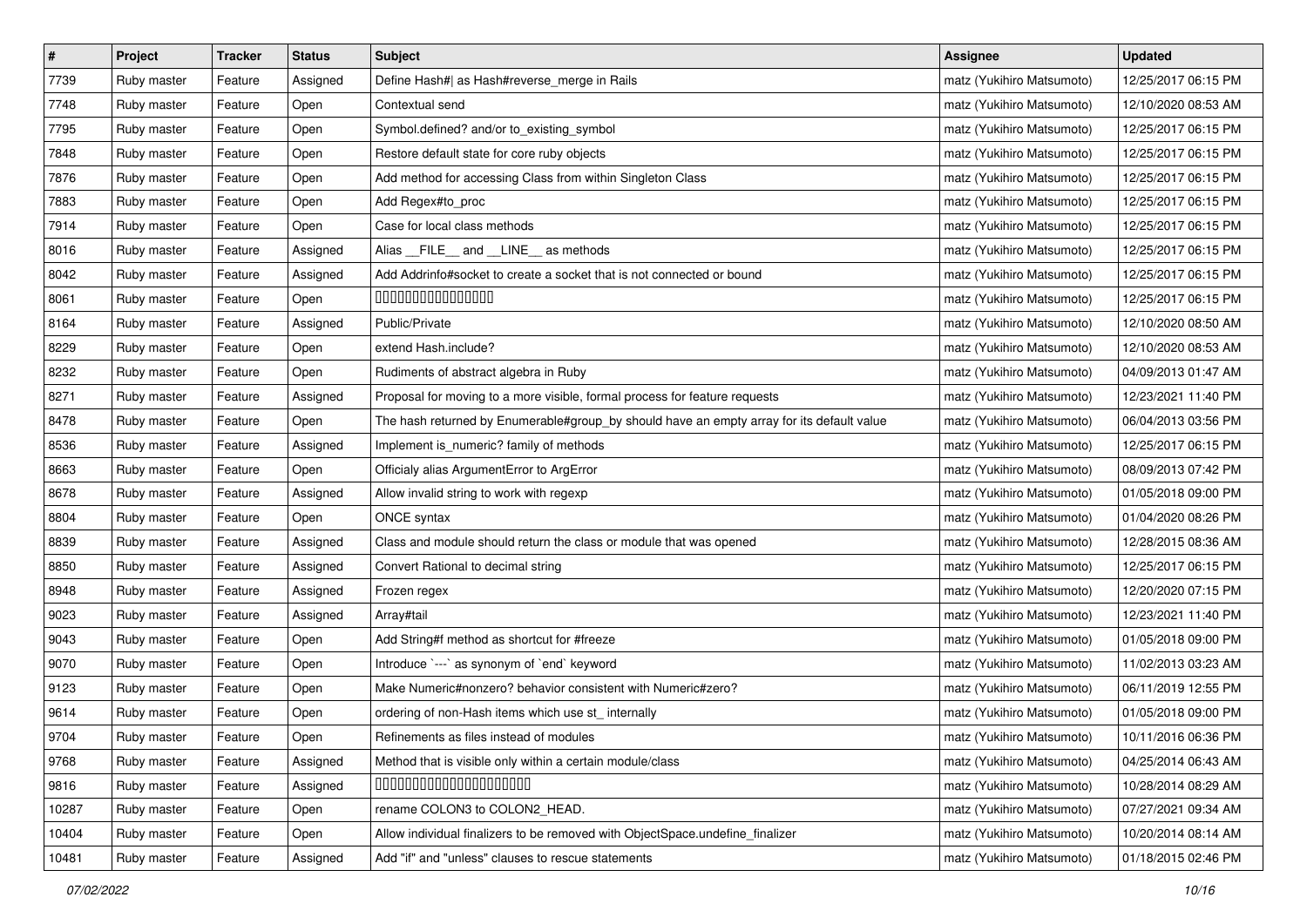| $\pmb{\#}$ | Project     | <b>Tracker</b> | <b>Status</b> | <b>Subject</b>                                                                                                          | <b>Assignee</b>           | <b>Updated</b>      |
|------------|-------------|----------------|---------------|-------------------------------------------------------------------------------------------------------------------------|---------------------------|---------------------|
| 10489      | Ruby master | Feature        | Open          | Add inherit method for clearer and multiple inheritance                                                                 | matz (Yukihiro Matsumoto) | 12/10/2020 08:53 AM |
| 10498      | Ruby master | Feature        | Open          | Make `loop` yield a counter                                                                                             | matz (Yukihiro Matsumoto) | 01/05/2018 09:01 PM |
| 10541      | Ruby master | Misc           | Open          | Remove shorthand string interpolation syntax                                                                            | matz (Yukihiro Matsumoto) | 10/08/2015 05:44 PM |
| 10549      | Ruby master | Feature        | Open          | Deprecate each_with_index and each_with_object in favor of with_index and with_object                                   | matz (Yukihiro Matsumoto) | 07/27/2021 11:09 AM |
| 10574      | Ruby master | Feature        | Open          | Add String#Ichomp and String.Ichomp!                                                                                    | matz (Yukihiro Matsumoto) | 12/15/2014 04:34 PM |
| 11028      | Ruby master | Feature        | Assigned      | standalone running single file ( zipped archives of ruby code) running **without installation** using<br>'gem install " | matz (Yukihiro Matsumoto) | 04/04/2015 01:44 AM |
| 11122      | Ruby master | Feature        | Open          | exception-free non-blocking Queue/SizedQueue operations                                                                 | matz (Yukihiro Matsumoto) | 05/06/2015 08:53 PM |
| 11181      | Ruby master | Feature        | Open          | Add a line directive to Ruby                                                                                            | matz (Yukihiro Matsumoto) | 01/26/2016 02:04 AM |
| 11307      | Ruby master | Feature        | Open          | exception-free non-blocking Queue#pop                                                                                   | matz (Yukihiro Matsumoto) | 06/25/2015 11:06 PM |
| 11390      | Ruby master | Feature        | Open          | Allow symbols starting with numbers                                                                                     | matz (Yukihiro Matsumoto) | 08/14/2015 05:23 AM |
| 11517      | Ruby master | Feature        | Open          | Queue enhancement - conditional pop                                                                                     | matz (Yukihiro Matsumoto) | 09/17/2015 09:02 PM |
| 11518      | Ruby master | Feature        | Open          | Queue enhancement - promote! and promote_all!                                                                           | matz (Yukihiro Matsumoto) | 09/17/2015 08:40 PM |
| 11627      | Ruby master | Feature        | Open          | make 'nonzero' an alias of 'nonzero?'                                                                                   | matz (Yukihiro Matsumoto) | 12/23/2021 11:43 PM |
| 11704      | Ruby master | Bug            | Assigned      | Refinements only get "used" once in loop                                                                                | matz (Yukihiro Matsumoto) | 04/14/2016 02:45 AM |
| 11735      | Ruby master | Feature        | Open          | Porting String#squish and String#squish! from Ruby on Rails' Active Support                                             | matz (Yukihiro Matsumoto) | 06/24/2016 08:02 AM |
| 11816      | Ruby master | Feature        | Assigned      | Partial safe navigation operator                                                                                        | matz (Yukihiro Matsumoto) | 04/14/2020 08:02 AM |
| 11882      | Ruby master | Feature        | Open          | Map or NamedMap                                                                                                         | matz (Yukihiro Matsumoto) | 01/17/2021 01:31 PM |
| 12019      | Ruby master | Feature        | Open          | Better low-level support for writing concurrent libraries                                                               | matz (Yukihiro Matsumoto) | 12/23/2021 11:43 PM |
| 12244      | Ruby master | Feature        | Open          | Add a way to 'integer - integer % num'                                                                                  | matz (Yukihiro Matsumoto) | 05/17/2016 06:05 AM |
| 12306      | Ruby master | Feature        | Open          | Implement String #blank? #present? and improve #strip and family to handle unicode                                      | matz (Yukihiro Matsumoto) | 07/22/2018 10:55 PM |
| 12543      | Ruby master | Feature        | Assigned      | explicit tail call syntax: foo() then return                                                                            | matz (Yukihiro Matsumoto) | 04/18/2021 03:02 PM |
| 12813      | Ruby master | Feature        | Assigned      | Calling chunk_while, slice_after, slice_before, slice_when with no block                                                | matz (Yukihiro Matsumoto) | 12/06/2016 12:58 PM |
| 13129      | Ruby master | Feature        | Assigned      | Refinements cannot refine method_missing and respond_to_missing?                                                        | matz (Yukihiro Matsumoto) | 07/03/2021 10:45 PM |
| 14128      | Ruby master | Feature        | Open          | Introduce Hash#delete default value                                                                                     | matz (Yukihiro Matsumoto) | 11/25/2017 04:41 PM |
| 14397      | Ruby master | Feature        | Assigned      | public, protected and private should return their arguments instead of self                                             | matz (Yukihiro Matsumoto) | 12/10/2018 07:08 AM |
| 14546      | Ruby master | Feature        | Open          | Hash#delete!                                                                                                            | matz (Yukihiro Matsumoto) | 05/30/2018 08:24 PM |
| 14609      | Ruby master | Feature        | Open          | Let `Kernel#p` without an argument print the receiver                                                                   | matz (Yukihiro Matsumoto) | 02/08/2020 08:43 PM |
| 14724      | Ruby master | Feature        | Open          | chains of inequalities                                                                                                  | matz (Yukihiro Matsumoto) | 05/19/2018 01:06 AM |
| 14760      | Ruby master | Misc           | Open          | cross-thread IO#close semantics                                                                                         | matz (Yukihiro Matsumoto) | 05/17/2018 08:21 AM |
| 14927      | Ruby master | Feature        | Open          | Loading multiple files at once                                                                                          | matz (Yukihiro Matsumoto) | 09/18/2018 12:38 AM |
| 14982      | Ruby master | Feature        | Open          | Improve namespace system in ruby to avoiding top-level names chaos                                                      | matz (Yukihiro Matsumoto) | 12/31/2021 05:39 PM |
| 15112      | Ruby master | Feature        | Open          | Introducing the short form of `STDERR.puts expr.inspect`.                                                               | matz (Yukihiro Matsumoto) | 10/12/2018 02:02 AM |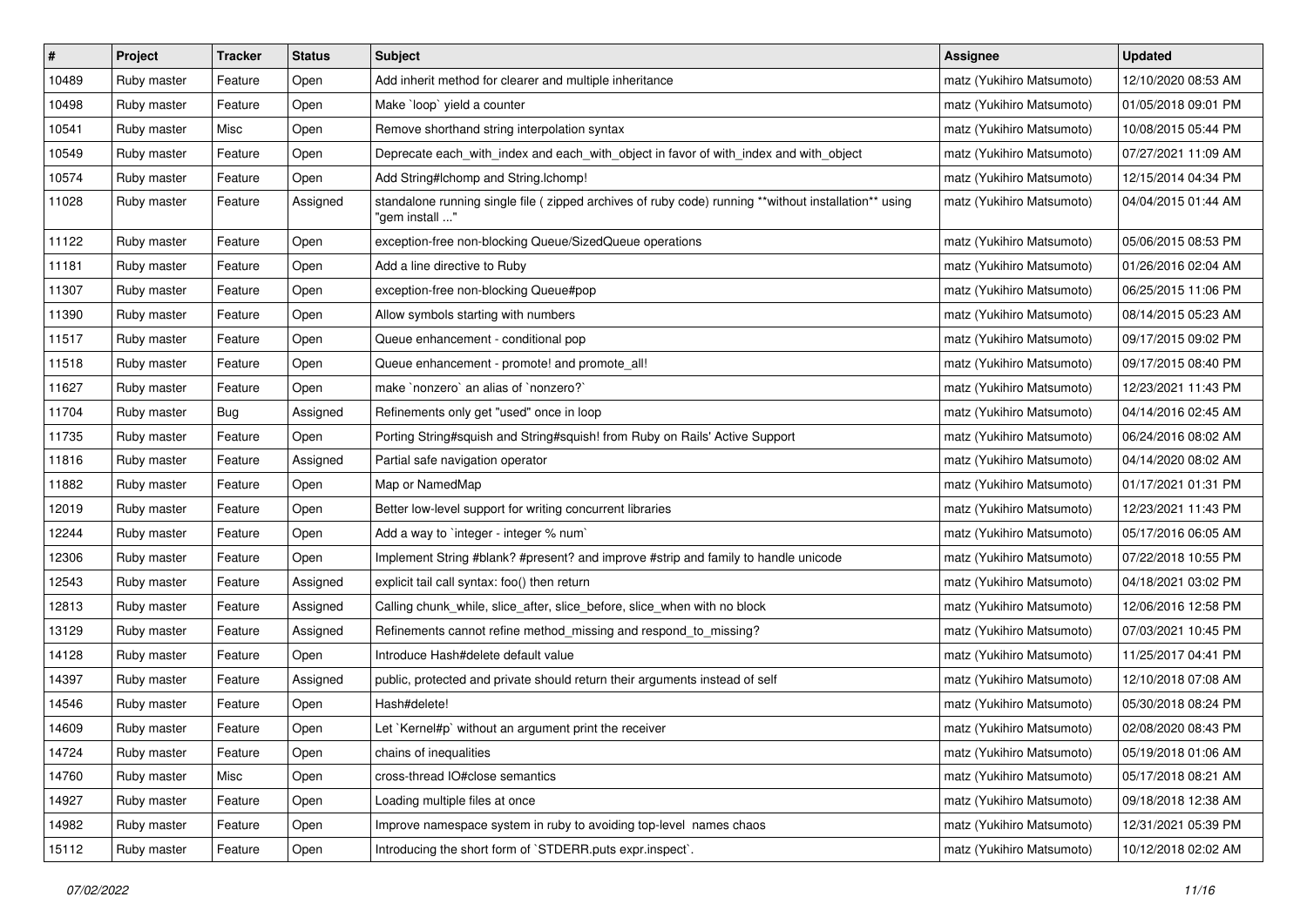| $\pmb{\#}$ | Project     | <b>Tracker</b> | <b>Status</b> | Subject                                                                            | <b>Assignee</b>                         | <b>Updated</b>      |
|------------|-------------|----------------|---------------|------------------------------------------------------------------------------------|-----------------------------------------|---------------------|
| 15192      | Ruby master | Feature        | Open          | Introduce a new "shortcut assigning" syntax to convenient setup instance variables | matz (Yukihiro Matsumoto)               | 12/14/2021 06:42 PM |
| 15277      | Ruby master | Feature        | Open          | at exec                                                                            | matz (Yukihiro Matsumoto)               | 05/25/2020 01:09 AM |
| 15330      | Ruby master | Feature        | Open          | autoload relative                                                                  | matz (Yukihiro Matsumoto)               | 06/19/2022 11:25 PM |
| 15445      | Ruby master | Feature        | Open          | Reject '.123' in Float() method                                                    | matz (Yukihiro Matsumoto)               | 01/10/2019 07:59 AM |
| 15764      | Ruby master | <b>Bug</b>     | Open          | Whitespace and control characters should not be permitted in tokens                | matz (Yukihiro Matsumoto)               | 04/22/2019 07:48 AM |
| 15837      | Ruby master | Feature        | Open          | Module#name_components                                                             | matz (Yukihiro Matsumoto)               | 05/08/2019 10:29 AM |
| 15991      | Ruby master | Feature        | Open          | Allow questionmarks in variable names                                              | matz (Yukihiro Matsumoto)               | 07/30/2019 03:57 AM |
| 16461      | Ruby master | Feature        | Assigned      | Proc#using                                                                         | matz (Yukihiro Matsumoto)               | 12/10/2020 09:10 AM |
| 16495      | Ruby master | Feature        | Open          | Inconsistent quotes in error messages                                              | matz (Yukihiro Matsumoto)               | 06/15/2022 04:21 PM |
| 16630      | Ruby master | Misc           | Assigned      | Deprecate pub/ruby/*snapshot* and use pub/ruby/snapshot/* instead                  | matz (Yukihiro Matsumoto)               | 02/27/2020 09:52 AM |
| 16894      | Ruby master | Feature        | Open          | Integer division for Ruby 3                                                        | matz (Yukihiro Matsumoto)               | 05/18/2020 03:41 PM |
| 16986      | Ruby master | Feature        | Open          | Anonymous Struct literal                                                           | matz (Yukihiro Matsumoto)               | 01/15/2022 04:57 PM |
| 16992      | Ruby master | Feature        | Open          | Sets: officially ordered                                                           | matz (Yukihiro Matsumoto)               | 09/03/2020 02:08 PM |
| 17184      | Ruby master | Feature        | Open          | No stdlib function to perform simple string replacement                            | matz (Yukihiro Matsumoto)               | 02/23/2021 09:27 PM |
| 17279      | Ruby master | Feature        | Open          | Allow a negative step in Range#step with a block                                   | matz (Yukihiro Matsumoto)               | 10/22/2020 02:23 AM |
| 17288      | Ruby master | Feature        | Open          | Optimize __ send __ call with a literal method name                                | matz (Yukihiro Matsumoto)               | 10/30/2020 12:17 AM |
| 17291      | Ruby master | Feature        | Assigned      | Optimize __send__ call                                                             | matz (Yukihiro Matsumoto)               | 01/12/2021 05:47 AM |
| 17785      | Ruby master | Feature        | Open          | Allow named parameters to be keywords                                              | matz (Yukihiro Matsumoto)               | 12/17/2021 06:10 PM |
| 17830      | Ruby master | Feature        | Open          | Add Integer#previous and Integer#prev                                              | matz (Yukihiro Matsumoto)               | 04/27/2021 11:35 PM |
| 17849      | Ruby master | Feature        | Open          | Fix Timeout.timeout so that it can be used in threaded Web servers                 | matz (Yukihiro Matsumoto)               | 04/10/2022 06:26 AM |
| 18159      | Ruby master | Feature        | Open          | Integrate functionality of dead_end gem into Ruby                                  | matz (Yukihiro Matsumoto)               | 06/17/2022 02:06 PM |
| 18439      | Ruby master | Feature        | Open          | Support YJIT for VC++                                                              | maximecb (Maxime<br>Chevalier-Boisvert) | 01/10/2022 11:29 PM |
| 5133       | Ruby master | Feature        | Assigned      | Array#unzip as an alias of Array#transpose                                         | mrkn (Kenta Murata)                     | 12/25/2017 06:15 PM |
| 5179       | Ruby master | Bug            | Assigned      | Complex#rationalize and to_r with approximate zeros                                | mrkn (Kenta Murata)                     | 01/17/2020 03:00 AM |
| 5310       | Ruby master | Feature        | Assigned      | Integral objects                                                                   | mrkn (Kenta Murata)                     | 12/25/2017 06:15 PM |
| 6857       | Ruby master | Feature        | Assigned      | bigdecimal/math BigMath.E/BigMath.exp R. P. Feynman inspired optimization          | mrkn (Kenta Murata)                     | 12/25/2017 06:15 PM |
| 6973       | Ruby master | Feature        | Assigned      | Add an #integral? method to Numeric to test for whole-number values                | mrkn (Kenta Murata)                     | 12/25/2017 06:15 PM |
| 7321       | Ruby master | Feature        | Assigned      | Newton.#nsolve 00 2 0000000000                                                     | mrkn (Kenta Murata)                     | 12/25/2017 06:15 PM |
| 8295       | Ruby master | Feature        | Assigned      | Float I Rational 0000000000000 BigDecimal 0000000                                  | mrkn (Kenta Murata)                     | 12/25/2017 06:15 PM |
| 10782      | Ruby master | Feature        | Assigned      | Patch: Add constants for BigDecimal for ZERO, ONE, TEN                             | mrkn (Kenta Murata)                     | 05/21/2015 08:13 AM |
| 14476      | Ruby master | Feature        | Assigned      | Adding same_all? for checking whether all items in an Array are same               | mrkn (Kenta Murata)                     | 08/28/2020 01:10 PM |
| 16350      | Ruby master | Feature        | Assigned      | ArithmeticSequence#member? can result in infinite loop                             | mrkn (Kenta Murata)                     | 05/29/2020 10:26 PM |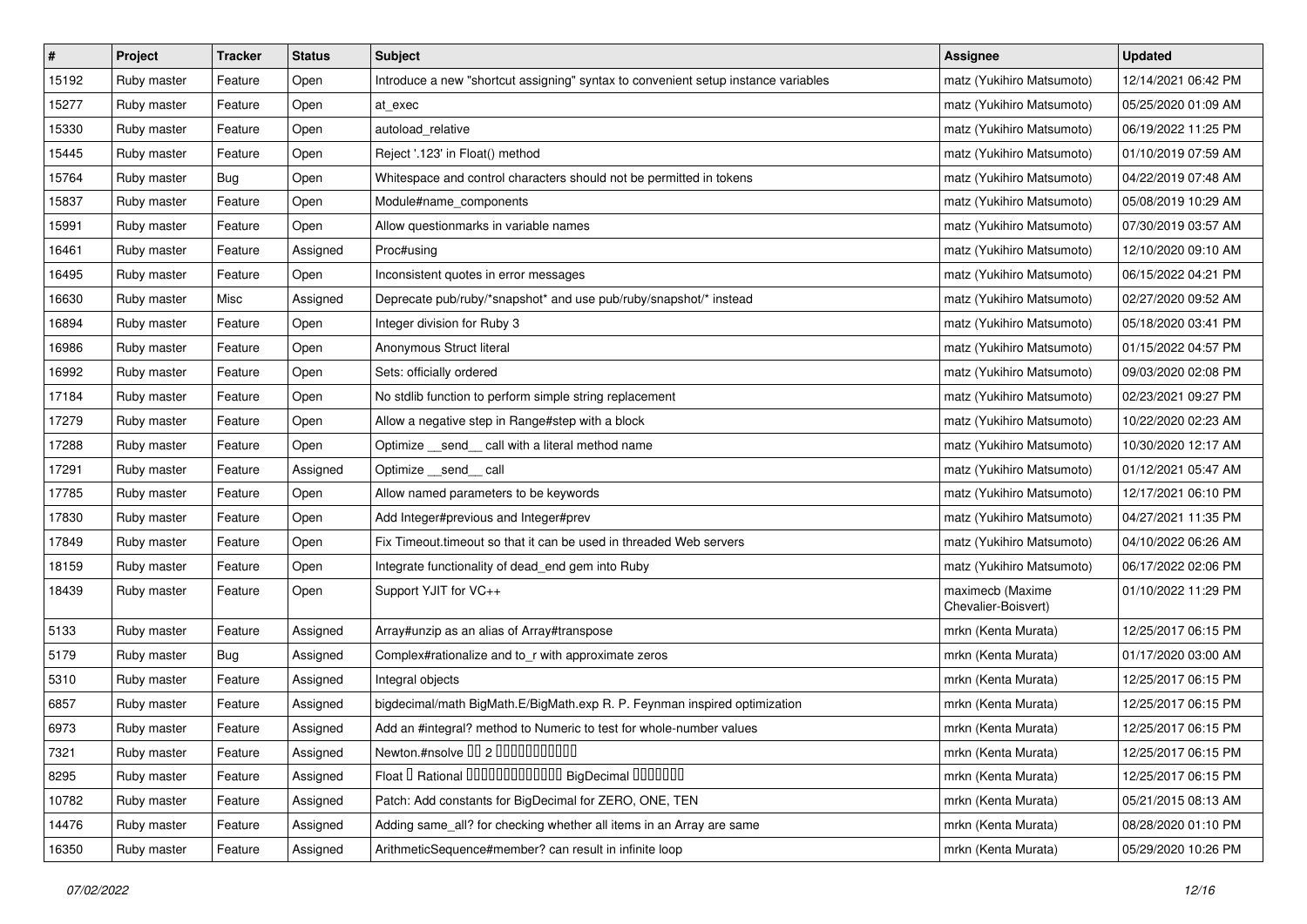| $\pmb{\#}$ | Project     | <b>Tracker</b> | <b>Status</b> | Subject                                                                                                      | <b>Assignee</b>         | <b>Updated</b>      |
|------------|-------------|----------------|---------------|--------------------------------------------------------------------------------------------------------------|-------------------------|---------------------|
| 17339      | Ruby master | Feature        | Assigned      | Semantic grouping with BigDecimal#to_s                                                                       | mrkn (Kenta Murata)     | 12/20/2021 12:39 PM |
| 18677      | Ruby master | Bug            | Assigned      | BigDecimal#power (**) returns FloatDomainError when passing an infinite parameter                            | mrkn (Kenta Murata)     | 04/20/2022 02:04 AM |
| 5654       | Ruby master | Feature        | Assigned      | Introduce global lock to avoid concurrent require                                                            | nahi (Hiroshi Nakamura) | 12/25/2017 06:15 PM |
| 5461       | Ruby master | Feature        | Assigned      | Add pipelining to Net::HTTP                                                                                  | naruse (Yui NARUSE)     | 12/25/2017 06:15 PM |
| 5764       | Ruby master | Feature        | Assigned      | Net::HTTP should assume HTTP/0.9 on unexpected responses                                                     | naruse (Yui NARUSE)     | 07/15/2019 05:06 PM |
| 6265       | Ruby master | Feature        | Assigned      | Remove 'useless' 'concatenation' syntax                                                                      | naruse (Yui NARUSE)     | 08/10/2016 02:36 AM |
| 7892       | Ruby master | Bug            | Open          | MIME encoding bug of NKF.nkf                                                                                 | naruse (Yui NARUSE)     | 12/25/2017 06:15 PM |
| 9020       | Ruby master | Feature        | Assigned      | Net::HTTPResponse predicate/query methods                                                                    | naruse (Yui NARUSE)     | 12/25/2017 06:15 PM |
| 10628      | Ruby master | Misc           | Open          | Peformance of URI module                                                                                     | naruse (Yui NARUSE)     | 12/26/2014 04:08 PM |
| 11526      | Ruby master | Bug            | Assigned      | Streaming HTTP requests are not idempotent and should not be retried                                         | naruse (Yui NARUSE)     | 07/01/2019 09:16 PM |
| 13221      | Ruby master | Feature        | Assigned      | [PATCH] gems/bundled_gems: add "curses" RubyGem                                                              | naruse (Yui NARUSE)     | 09/25/2017 06:32 PM |
| 15007      | Ruby master | Misc           | Open          | Let all Init_xxx and extension APIs frequently called from init code paths be considered cold                | naruse (Yui NARUSE)     | 12/06/2018 11:05 AM |
| 15931      | Ruby master | Feature        | Open          | encoding for CESU-8                                                                                          | naruse (Yui NARUSE)     | 12/20/2019 05:42 AM |
| 15940      | Ruby master | Feature        | Open          | Coerce symbols internal fstrings in UTF8 rather than ASCII to better share memory with string literals       | naruse (Yui NARUSE)     | 07/30/2019 04:17 AM |
| 16559      | Ruby master | Feature        | Open          | Net::HTTP#request injects "Connection: close" header if #started? is false, wasting HTTP server<br>resources | naruse (Yui NARUSE)     | 05/28/2020 07:37 PM |
| 17111      | Ruby master | Feature        | Assigned      | Improve performance of Net::HTTPHeader#set_form by 40%                                                       | naruse (Yui NARUSE)     | 08/10/2020 05:36 AM |
| 17638      | Ruby master | Feature        | Assigned      | Support backtracing with the libbacktrace library                                                            | naruse (Yui NARUSE)     | 03/05/2021 03:40 PM |
| 18371      | Ruby master | Misc           | Assigned      | Release branches (release information in general)                                                            | naruse (Yui NARUSE)     | 03/23/2022 10:32 PM |
| 2324       | Ruby master | Feature        | Assigned      | Dir instance methods for relative path                                                                       | nobu (Nobuyoshi Nakada) | 12/25/2017 05:58 PM |
| 4924       | Ruby master | Feature        | Assigned      | mkmf have_header fails with C++ headers                                                                      | nobu (Nobuyoshi Nakada) | 12/25/2017 06:15 PM |
| 5317       | Ruby master | Bug            | Assigned      |                                                                                                              | nobu (Nobuyoshi Nakada) | 01/05/2018 09:00 PM |
| 6012       | Ruby master | Feature        | Assigned      | Proc#source_location also return the column                                                                  | nobu (Nobuyoshi Nakada) | 02/12/2019 07:49 AM |
| 6360       | Ruby master | Bug            | Assigned      | Debug information build even without requesting it                                                           | nobu (Nobuyoshi Nakada) | 01/05/2018 09:00 PM |
| 6769       | Ruby master | Feature        | Assigned      | rbinstall.rb: install both src and batch files separetely                                                    | nobu (Nobuyoshi Nakada) | 10/30/2015 12:38 PM |
| 7394       | Ruby master | Feature        | Assigned      | Enumerable#find ifnone parameter could be non-callable                                                       | nobu (Nobuyoshi Nakada) | 02/10/2021 09:32 AM |
| 7532       | Ruby master | Feature        | Assigned      | Hardcoded compiler location                                                                                  | nobu (Nobuyoshi Nakada) | 12/25/2017 06:15 PM |
| 7745       | Ruby master | Feature        | Open          | lib/observer.rb: Observers are compared by identity                                                          | nobu (Nobuyoshi Nakada) | 12/25/2017 06:15 PM |
| 7840       | Ruby master | <b>Bug</b>     | Open          | -Wdeclaration-after-statement is valid for C/ObjC but not for C++                                            | nobu (Nobuyoshi Nakada) | 06/02/2020 04:41 PM |
| 7964       | Ruby master | Bug            | Assigned      | Writing an ASCII-8BIT String to a StringIO created from a UTF-8 String                                       | nobu (Nobuyoshi Nakada) | 01/05/2018 09:00 PM |
| 8270       | Ruby master | Feature        | Open          | Ruby should build without thread support (aka minix)                                                         | nobu (Nobuyoshi Nakada) | 12/10/2020 08:53 AM |
| 8299       | Ruby master | Bug            | Assigned      | Minor error in float parsing                                                                                 | nobu (Nobuyoshi Nakada) | 12/30/2019 03:00 AM |
| 8449       | Ruby master | Feature        | Open          | Array#ary_plus always returns an array                                                                       | nobu (Nobuyoshi Nakada) | 06/02/2013 04:23 PM |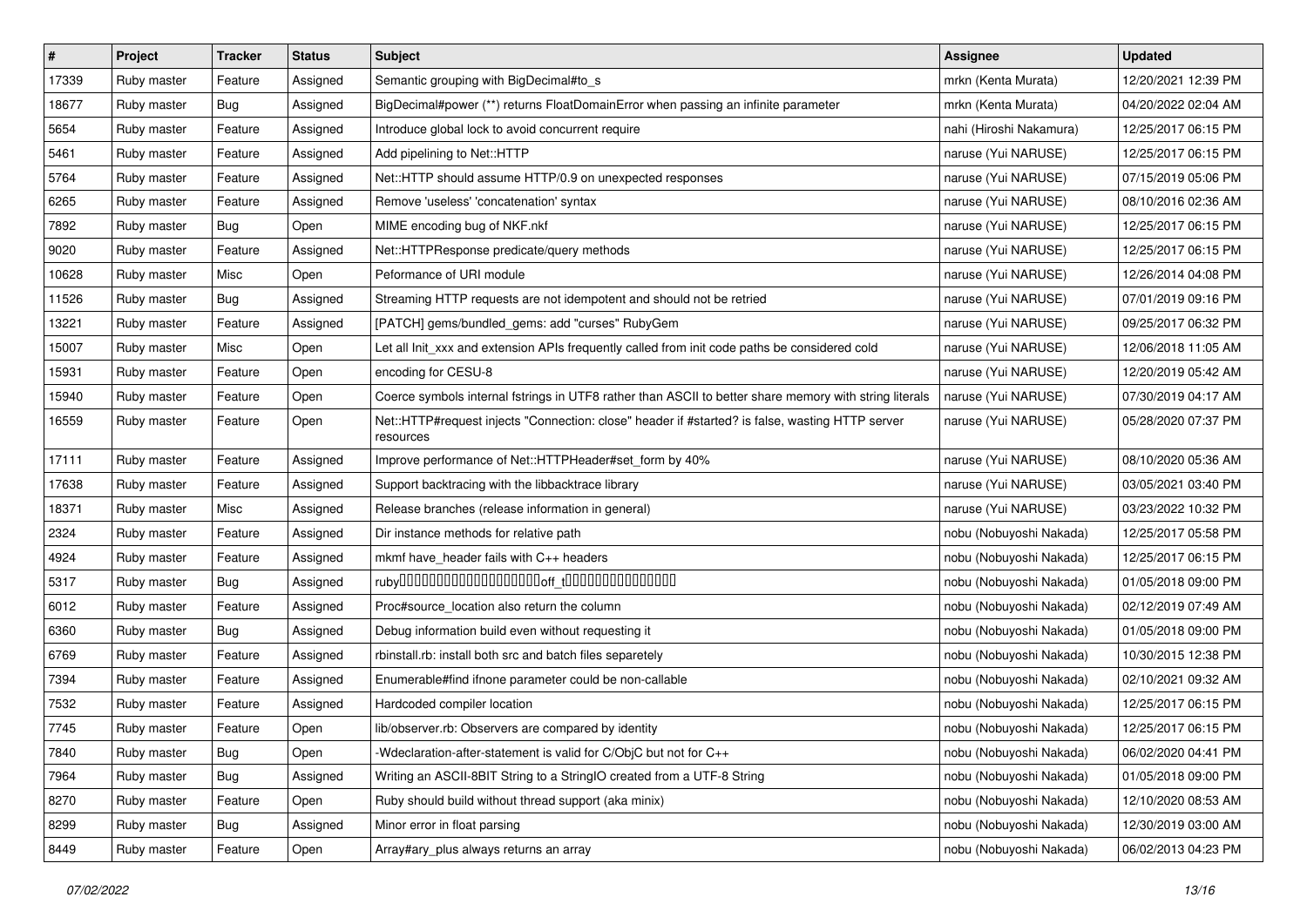| $\pmb{\#}$ | Project     | <b>Tracker</b> | <b>Status</b> | Subject                                                                                                                                | <b>Assignee</b>          | <b>Updated</b>      |
|------------|-------------|----------------|---------------|----------------------------------------------------------------------------------------------------------------------------------------|--------------------------|---------------------|
| 8460       | Ruby master | Feature        | Assigned      | PATCH: optparse: add keep_unknown option                                                                                               | nobu (Nobuyoshi Nakada)  | 05/27/2021 10:07 PM |
| 8959       | Ruby master | Feature        | Assigned      | Allow top level prepend                                                                                                                | nobu (Nobuyoshi Nakada)  | 10/16/2013 03:22 AM |
| 9010       | Ruby master | Bug            | Assigned      | /configure --prefix= cannot handle directories with spaces                                                                             | nobu (Nobuyoshi Nakada)  | 04/26/2021 10:38 PM |
| 9955       | Ruby master | <b>Bug</b>     | Assigned      | issue building dll on mingw, library not found                                                                                         | nobu (Nobuyoshi Nakada)  | 01/05/2018 09:00 PM |
| 10416      | Ruby master | Bug            | Open          | Create mechanism for updating of Unicode data files downstreams when we want                                                           | nobu (Nobuyoshi Nakada)  | 10/08/2021 06:40 AM |
| 11670      | Ruby master | Feature        | Open          | Show warning to make nested def obsolete                                                                                               | nobu (Nobuyoshi Nakada)  | 11/09/2015 07:40 AM |
| 12064      | Ruby master | Feature        | Open          | Make creation of enc/unicode/casefold.h automatic again                                                                                | nobu (Nobuyoshi Nakada)  | 02/12/2016 06:13 AM |
| 12436      | Ruby master | Bug            | Assigned      | newline argument of File.open seems not respected on Windows                                                                           | nobu (Nobuyoshi Nakada)  | 10/25/2021 09:07 AM |
| 12473      | Ruby master | <b>Bug</b>     | Assigned      | Test failure on fedora with TestTimeExtension#test_huge_precision                                                                      | nobu (Nobuyoshi Nakada)  | 04/28/2017 01:45 PM |
| 12725      | Ruby master | Bug            | Assigned      | Trying to use ./miniruby before it exists                                                                                              | nobu (Nobuyoshi Nakada)  | 04/28/2017 01:45 PM |
| 13269      | Ruby master | <b>Bug</b>     | Assigned      | test/readline/test_readline.rb and mingw                                                                                               | nobu (Nobuyoshi Nakada)  | 03/13/2017 08:56 AM |
| 13298      | Ruby master | Bug            | Assigned      | mingw SEGV TestEnumerable#test_callcc                                                                                                  | nobu (Nobuyoshi Nakada)  | 06/04/2021 03:41 AM |
| 13378      | Ruby master | Feature        | Open          | Eliminate 4 of 8 syscalls when requiring file by absolute path                                                                         | nobu (Nobuyoshi Nakada)  | 06/16/2017 07:57 AM |
| 13516      | Ruby master | Feature        | Assigned      | Improve the text of the circular require warning                                                                                       | nobu (Nobuyoshi Nakada)  | 08/31/2017 05:49 AM |
| 13577      | Ruby master | Feature        | Assigned      | Digest file accidentally receives File object but uses file path                                                                       | nobu (Nobuyoshi Nakada)  | 05/20/2017 06:50 PM |
| 14543      | Ruby master | Bug            | Assigned      | `make commit` show error of `common-srcs`                                                                                              | nobu (Nobuyoshi Nakada)  | 06/02/2018 04:17 AM |
| 14692      | Ruby master | Misc           | Open          | Question: Ruby stdlib's Option Parser                                                                                                  | nobu (Nobuyoshi Nakada)  | 04/22/2018 05:53 AM |
| 14971      | Ruby master | Bug            | Open          | error: implicit declaration of function 'rb_vm_call0                                                                                   | nobu (Nobuyoshi Nakada)  | 09/06/2018 03:53 AM |
| 15305      | Ruby master | Feature        | Open          | [PATCH] include/ruby/ruby.h (RB_ALLOCV*): remove GC guard                                                                              | nobu (Nobuyoshi Nakada)  | 07/27/2021 11:39 AM |
| 15806      | Ruby master | Misc           | Assigned      | Explicitly initialise encodings on init to remove branches on encoding lookup                                                          | nobu (Nobuyoshi Nakada)  | 08/29/2019 04:29 AM |
| 16025      | Ruby master | Misc           | Assigned      | 'st_check_for_sizeof_st_index_t' declared as array with a negative size (emscripten)                                                   | nobu (Nobuyoshi Nakada)  | 07/30/2019 11:20 AM |
| 16291      | Ruby master | Feature        | Open          | Introduce support for resize in rb_ary_freeze and prefer internal use of rb_ary_freeze and<br>rb_str_freeze for String and Array types | nobu (Nobuyoshi Nakada)  | 12/25/2020 02:43 AM |
| 16497      | Ruby master | Bug            | Assigned      | StringIO#internal_encoding is broken (more severely in 2.7)                                                                            | nobu (Nobuyoshi Nakada)  | 10/26/2021 04:31 PM |
| 16747      | Ruby master | Misc           | Assigned      | Repository reorganization request                                                                                                      | nobu (Nobuyoshi Nakada)  | 05/22/2020 01:30 PM |
| 16836      | Ruby master | Bug            | Assigned      | configure-time LDFLAGS leak into ruby pkg-config file                                                                                  | nobu (Nobuyoshi Nakada)  | 08/14/2021 09:10 AM |
| 16978      | Ruby master | Feature        | Open          | Ruby should not use realpath for FILE                                                                                                  | nobu (Nobuyoshi Nakada)  | 04/01/2022 11:30 AM |
| 17578      | Ruby master | Bug            | Assigned      | mkmf experimental C++ Support                                                                                                          | nobu (Nobuyoshi Nakada)  | 01/27/2021 03:51 AM |
| 17662      | Ruby master | Misc           | Assigned      | The heredoc pattern used in tests does not syntax highlight correctly in many editors                                                  | nobu (Nobuyoshi Nakada)  | 06/30/2021 12:54 PM |
| 18623      | Ruby master | <b>Bug</b>     | Open          | make runnable' does not work                                                                                                           | nobu (Nobuyoshi Nakada)  | 03/16/2022 01:28 AM |
| 10328      | Ruby master | Feature        | Open          | [PATCH] make OPT_SUPPORT_JOKE a proper VM option                                                                                       | normalperson (Eric Wong) | 01/05/2018 09:01 PM |
| 11299      | Ruby master | Feature        | Open          | [PATCH] use Array instead of custom struct for generic ivars                                                                           | normalperson (Eric Wong) | 06/24/2015 12:38 AM |
| 13721      | Ruby master | Feature        | Assigned      | [PATCH] net/imap: dedupe attr keys in Net::IMAP::FetchData                                                                             | normalperson (Eric Wong) | 07/27/2017 09:51 AM |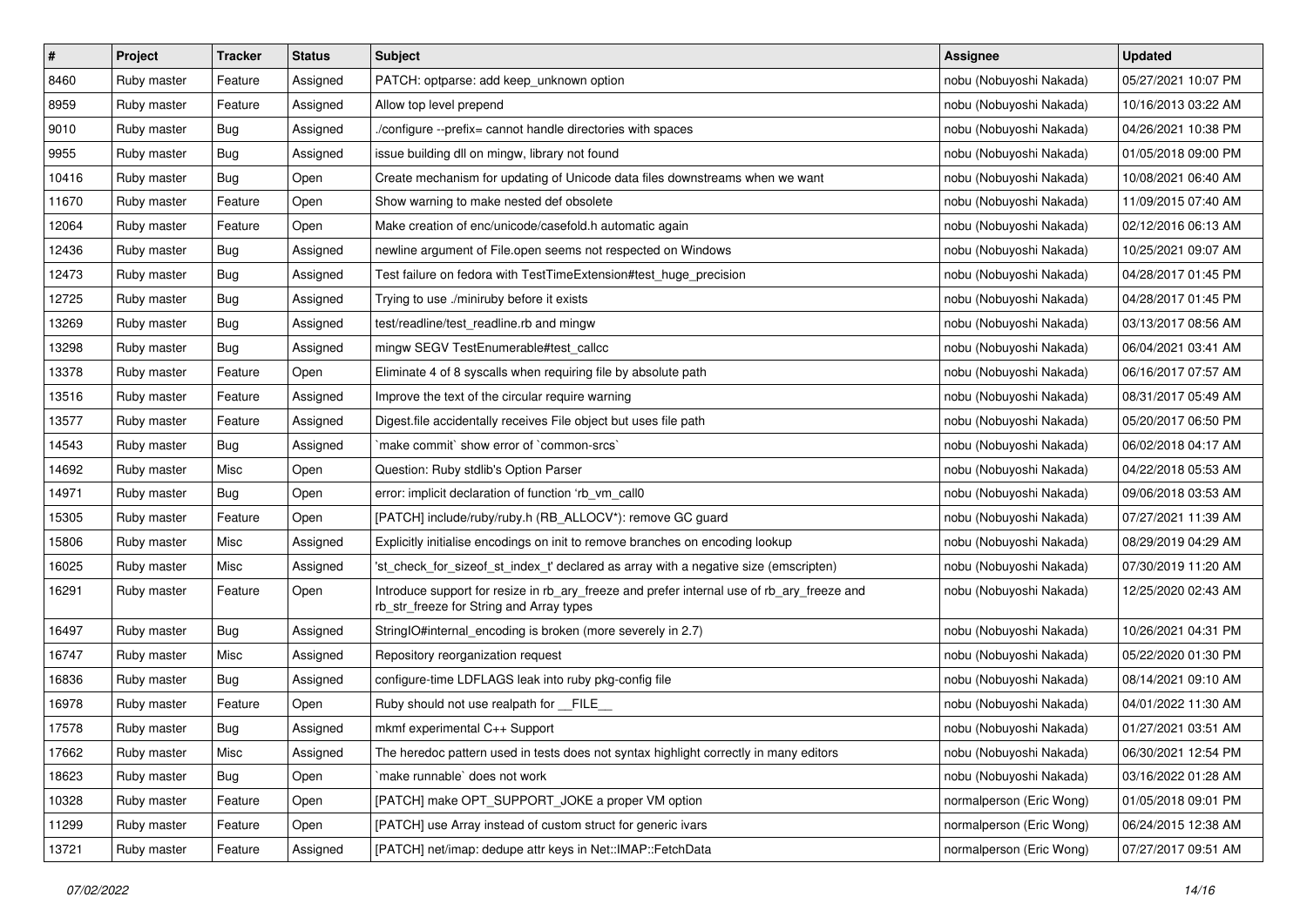| $\vert$ # | Project     | <b>Tracker</b> | <b>Status</b> | <b>Subject</b>                                                                | <b>Assignee</b>                       | <b>Updated</b>      |
|-----------|-------------|----------------|---------------|-------------------------------------------------------------------------------|---------------------------------------|---------------------|
| 14901     | Ruby master | Feature        | Assigned      | [PATCH] do not block SIGCHLD in normal Ruby Threads                           | normalperson (Eric Wong)              | 07/19/2021 05:23 AM |
| 15072     | Ruby master | Bug            | Open          | thread.c:4356:5: error: implicit declaration of function 'ubf_list_atfork'    | normalperson (Eric Wong)              | 09/20/2018 03:32 AM |
| 18727     | Ruby master | Bug            | Assigned      | Make failed on x86_64-cygwin (LoadError)                                      | peterzhu2118 (Peter Zhu)              | 04/16/2022 05:15 AM |
| 16805     | Ruby master | Misc           | Assigned      | Coroutine's license is unclear                                                | ReiOdaira (Rei Odaira)                | 07/01/2021 10:09 PM |
| 8126      | Ruby master | Feature        | Assigned      | OpenSSL::SSL::SSLSocket does not define #recv and #send messages              | rhenium (Kazuki Yamaguchi)            | 08/08/2019 11:05 PM |
| 12354     | Ruby master | Feature        | Assigned      | PKey::EC Can't output public key pem when private key exists                  | rhenium (Kazuki Yamaguchi)            | 07/24/2019 10:57 PM |
| 12582     | Ruby master | Bug            | Assigned      | OpenSSL Authenticated Encryption should check for tag length                  | rhenium (Kazuki Yamaguchi)            | 04/28/2017 01:45 PM |
| 18658     | Ruby master | Bug            | Open          | Need openssl 3 support for Ubuntu 22.04 (Ruby 2.7.x and 3.0.x)                | rhenium (Kazuki Yamaguchi)            | 05/30/2022 08:06 PM |
| 5434      | Ruby master | Feature        | Assigned      | Allow per-class whitelisting of methods safe to expose through DRb            | seki (Masatoshi Seki)                 | 12/25/2017 06:15 PM |
| 13864     | Ruby master | Bug            | Assigned      | Rinda multicast test failures due to missing default route                    | seki (Masatoshi Seki)                 | 08/17/2021 07:16 AM |
| 14412     | Ruby master | Feature        | Assigned      | DRb UNIX on local machine: add support for getpeereid()                       | seki (Masatoshi Seki)                 | 01/28/2018 12:51 PM |
| 12281     | Ruby master | Feature        | Assigned      | Allow lexically scoped use of refinements with `using {}` block syntax        | shugo (Shugo Maeda)                   | 06/13/2016 07:44 AM |
| 6682      | Ruby master | Feature        | Assigned      | Add a method to return an instance attached by a singleton class              | shyouhei (Shyouhei Urabe)             | 12/25/2017 06:15 PM |
| 17289     | Ruby master | Bug            | Assigned      | Time#strftime occurs Segmentation Fault on ruby-2.7.2p137                     | shyouhei (Shyouhei Urabe)             | 11/05/2020 07:57 AM |
| 17376     | Ruby master | Misc           | Assigned      | Reduce number of GitHub Actions                                               | shyouhei (Shyouhei Urabe)             | 12/10/2020 11:50 AM |
| 18726     | Ruby master | Misc           | Open          | CI Error on c99 and c2x                                                       | shyouhei (Shyouhei Urabe)             | 04/19/2022 09:05 AM |
| 9115      | Ruby master | Bug            | Assigned      | Logger traps all exceptions; breaks Timeout                                   | sonots (Naotoshi Seo)                 | 08/20/2019 12:47 PM |
| 11955     | Ruby master | Feature        | Assigned      | Expose Object that Receives logs in Logger                                    | sonots (Naotoshi Seo)                 | 11/09/2017 11:35 AM |
| 13622     | Ruby master | Misc           | Assigned      | Documentation missing                                                         | stomar (Marcus Stollsteimer)          | 06/03/2017 07:27 AM |
| 5334      | Ruby master | Bug            | Assigned      | Segmentation fault in InternetExplorer IServiceProvider interface             | suke (Masaki Suketa)                  | 12/30/2019 03:00 AM |
| 6613      | Ruby master | Feature        | Assigned      | VT_RECORD, IRecordInfo Support in WIN32OLE                                    | suke (Masaki Suketa)                  | 12/25/2017 06:15 PM |
| 15239     | Ruby master | Feature        | Assigned      | [patch] test-spec win32ole                                                    | suke (Masaki Suketa)                  | 12/29/2019 01:04 PM |
| 9590      | Ruby master | Feature        | Open          | introduce st_foreach_update and st_foreach_update_check for performance.      | tarui (Masaya Tarui)                  | 01/05/2018 09:00 PM |
| 7488      | Ruby master | Feature        | Assigned      | Receiving object_id in object creation probes                                 | tenderlovemaking (Aaron<br>Patterson) | 12/25/2017 06:15 PM |
| 7518      | Ruby master | Feature        | Assigned      | Fiddle::Pointer#to_str and Fiddle::Pointer#to_int should be removed           | tenderlovemaking (Aaron<br>Patterson) | 08/15/2013 04:56 AM |
| 7788      | Ruby master | Feature        | Open          | YAML Tag Schema Support                                                       | tenderlovemaking (Aaron<br>Patterson) | 12/25/2017 06:15 PM |
| 10038     | Ruby master | Feature        | Assigned      | Extend ObjectSpace.dump to expose buffer addresses for String and Array       | tmm1 (Aman Karmani)                   | 01/05/2018 09:01 PM |
| 11292     | Ruby master | Feature        | Open          | objspace: Dump type of special consts                                         | tmm1 (Aman Karmani)                   | 06/22/2015 04:22 AM |
| 11599     | Ruby master | Feature        | Open          | Dump entries of hash in ObjectSpace                                           | tmm1 (Aman Karmani)                   | 11/24/2015 05:52 PM |
| 11142     | Ruby master | Bug            | Open          | Command line argument parser on windows handles double quotes inconsistently. | usa (Usaku NAKAMURA)                  | 05/12/2015 04:09 PM |
| 12653     | Ruby master | Feature        | Assigned      | Use wide WinAPI for rb_w32_getcwd                                             | usa (Usaku NAKAMURA)                  | 09/12/2016 06:35 AM |